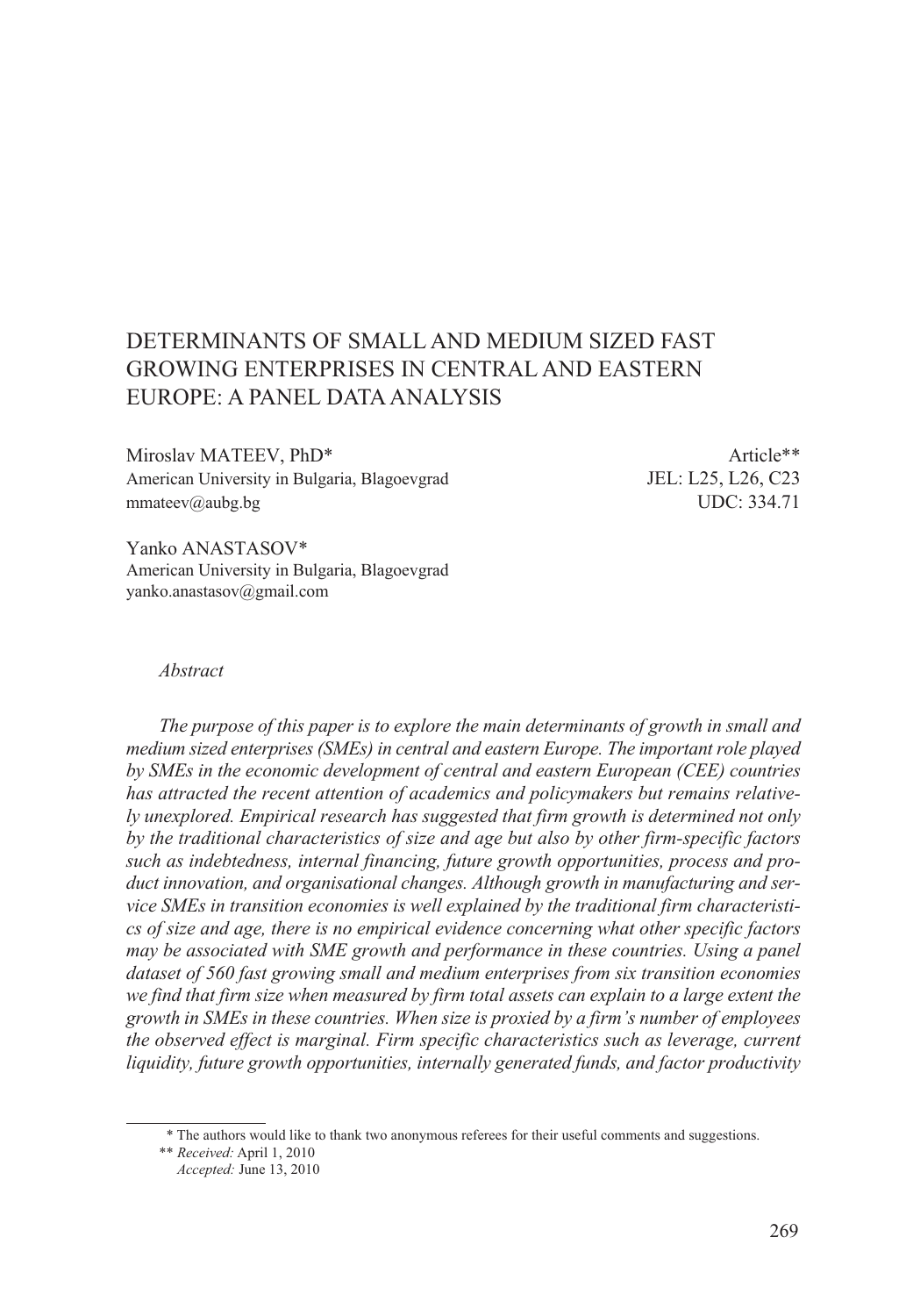*are found to be important factors in determining a firm's growth and performance. Age and ownership do not seem to be able to explain firm growth. The results of our empirical study have also some policy implications: we argue that governments in transition economies need to pay an increased attention to small and medium sized enterprises and try to create a business environment that will be beneficial for SME development.*

*Keywords: transition economy, small and medium enterprise, growth, panel data analysis*

#### **1 Introduction**

The rapid growth of global markets observed over the last decade has stimulated competition in both developed and developing countries, forcing entrepreneurs and policy makers to adopt market-oriented policies. The fact that the share of SMEs has increased in these countries suggests that efficient SMEs have actually been able to deploy new strategies in order to maintain, or even enhance, their competitiveness in a globalised economy.1 SMEs account for over 95 per cent of enterprises and 60-70 per cent of employment, and generate a large share of new jobs in OECD economies. In the European Union, they account for over 99 per cent of all enterprises. Furthermore, 91 percent of these enterprises are micro-firms with fewer than 10 workers (OECD, 2009). Given their importance in all economies, the growth of SMEs is essential for economic recovery and development.

Many different theories have attempted to identify the main factors underlying firm growth. They can be divided into two main schools: the first addresses the influence of firm size and age on growth, while the second deals with the influence of variables such as strategy, organization and the characteristics of the firm's owners/managers.In fact, a huge number of studies have been devoted to examining the relationship between growth and the firm's size and age.<sup>2</sup> For example, Evans (1987) examined the effects of firm size and age on growth using data on manufacturing firms in the United States. Although several previous studies had supported Gibrat's law that hypothesizes that growth is independent of size, Evans (1987) found that firm growth decreases with firm size and age. However, the empirical literature has suggested that firm growth is determined not only by the traditional characteristics of size and age but also by other firm-specific characteristics. For example, Heshmati (2001) found that the degree of indebtedness positively affects sales growth using data on Swedish micro and small firms, while Becchetti and Trovato (2002) documented the effect of external finance on firm growth in the Italian manufacturing industry, apart from the traditional determinants of age and size. Elston

<sup>1</sup> Many small and medium sized enterprises (SMEs) currently evolve in a complex business environment, characterized by globalization, the internationalization of markets, and the need for greater efficiency, effectiveness and competitiveness based on innovation and knowledge. This has put increasing pressure upon the management of these firms, especially the manufacturing SMEs that must now compete globally (Cagliano and Spina, 2002). 2

<sup>&</sup>lt;sup>2</sup> Firms with growth ambitions require capital to fuel their growth. Regardless of size or age, access to capital is a matter of paramount importance. According to Timmons (1994) small, young firms tend to draw capital from internal sources, personal sources, and informal investment. As firms grow, they face additional capital requirements and must turn to external sources such as banks and public debt and equity markets. This is consistent with Myers and Majluf's (1984) assertion that SMEs have a "pecking order" of preferred capital sources in which retained earnings will be the first source accessed, followed by bank debt, private external equity and then public debt or equity.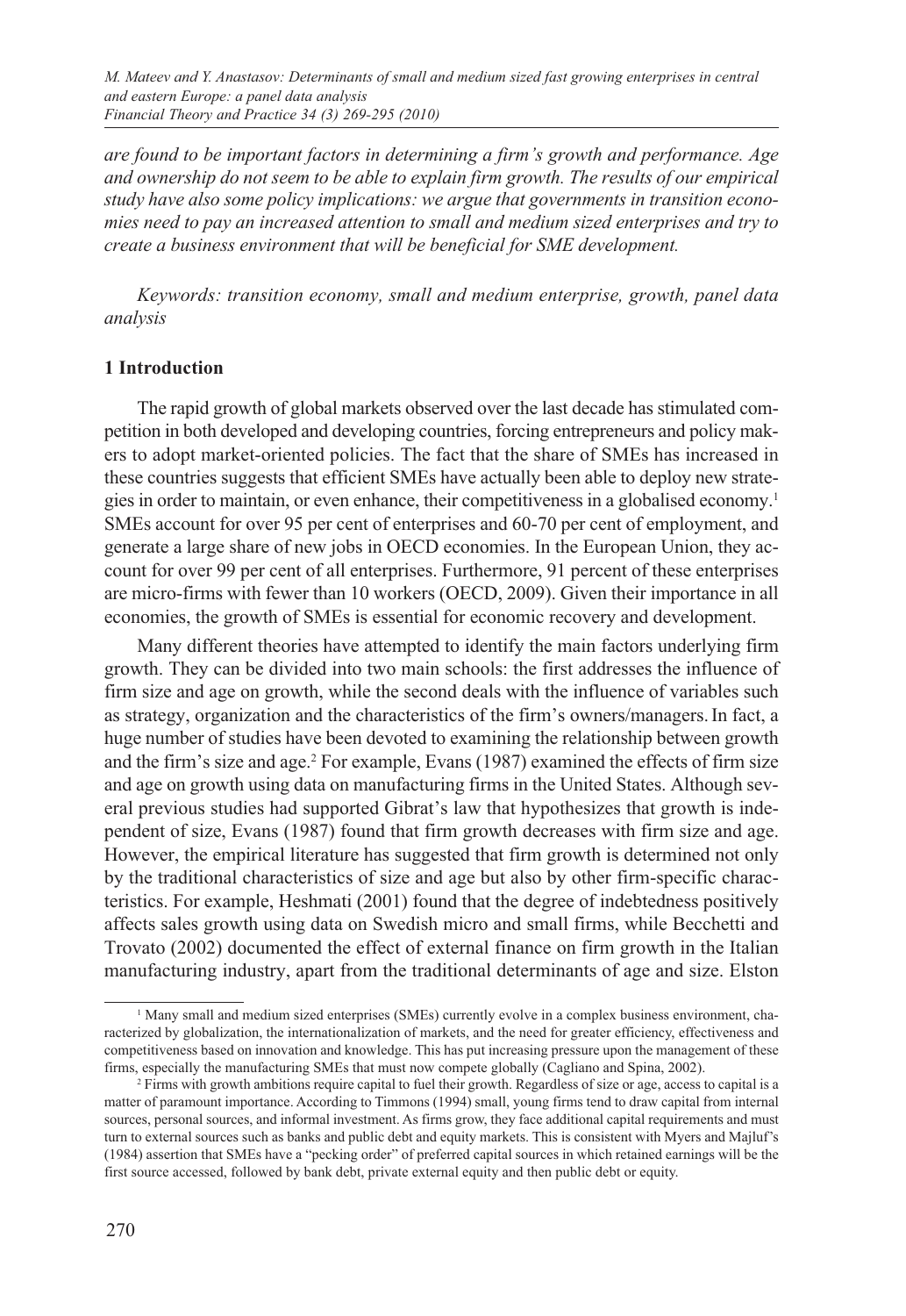(2002) provided evidence that cash flow has an impact on the growth of firms listed in the Neuer Market of Germany, even when controlling for firm size and age. In a recent study Morone and Testa (2008) using a sample of 2,600 Italian SMEs find that, on average, young firms are more likely to experience positive growth; moreover, turnover growth is positively associated with firms' size, process innovation, product innovation and organisational changes. In contrast, marketing innovation does not considerably affect Italian SME growth.

While a significant amount of research has been done on the determinants of growth in large firms, much less is known with respect to SMEs, especially manufacturing SMEs, given that their growth and prosperity are usually more often and potentially subjected to different constraints and contingencies related to their specificity as business organizations (Raymond, Bergeron and Blili, 2005). The specific characteristics that fundamentally distinguish SMEs from large enterprises relate to their environment, structure, strategy and decision making process, but also relate to their flexibility, proximity to markets, and quickness to react and reorient themselves.<sup>3</sup> Some recent studies (see Markovics, 2005; and Lesáková, 2009) emphasize also the role of innovations as a factor of the increased competitiveness of small and medium enterprises in transition economies on the European market.

The purpose of this paper is to analyze the main variables that allow us to explain the performance of fast growing SMEs in transition economies. Theoretically, we explain such growth through a combination of traditional (age and size) and firm specific (internal finance, capital structure, growth opportunities, liquidity and factor productivity) characteristics. Empirically, this paper is different to previous literature in two respects: (1) the primary goal of our study is not to provide an outright explanation of firm growth; rather, we aim to establish what internal characteristics determine the performance of fast growing SMEs in different CEE countries. This aspect determines the methodology used (fixed effects specification that allows growth to vary between sample countries, while the determinants of firm growth should have a similar effect on all economies); and (2) a firm is classified as a fast growing business entity if growth in its sales or assets is between 10 and 50 per cent on average for five subsequent years. Using a panel data set of 560 such firms in central and eastern Europe, we find that firm growth is related not only to the traditional determinants of age and size but also to other specific characteristics associated with financial structure and productivity. In line with previous research, we find evidence that firm size when proxied by its total assets tends to increase sales revenues. Another finding is that SMEs in transition economies rely heavily on internally generated funds to support their assets growth but need access to external capital to support their growth in sales. This result supports the notion that firms with large cash flows will grow faster.

These results come with some limitations. Firstly, we do not use a control group (e.g., slower growing or not growing firms) as a basis for comparison. Thus, we cannot say

<sup>3</sup> Wiboonchutikula (2002) finds that in normal times not all small- and medium-sized firms in Thailand are capable of generating more employment than large firms. Rather, it depends on the production techniques firms use. For labor-intensive export-oriented industries, firms will be able to generate high employment regardless of size. For capital-intensive industries, most small firms are less productive than large firms, and their expansion will not be able to generate high employment despite the large number of small firms.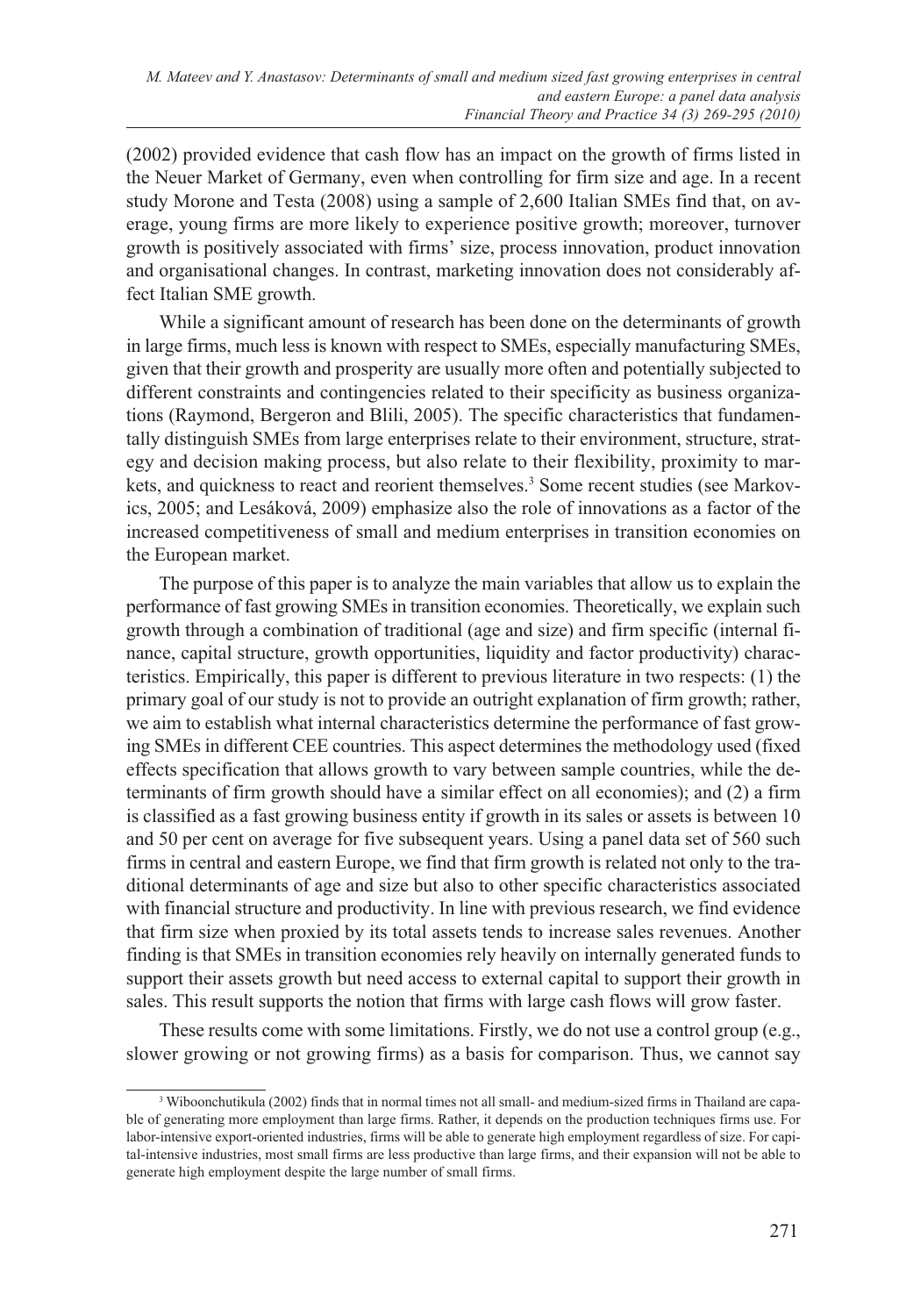explicitly whether the firm-specific characteristics that we find to explain SME growth are specific determinants of faster-growing SMEs only as opposed to the slower-growing ones, or whether it is about differences between the countries in the region and other countries that have been studied in previous research. This may lead to a selection bias problem which could require further econometric analysis. To deal with this problem we run the model specifications both for the entire sample and excluding our six countries one by one from the data set; in both cases we got very similar results. Secondly, we do not include younger firms (SMEs of less than five years of existence) in our data set in order to investigate the effect of growth determinants on both younger and older firms. As a result, age seems not to be able to explain firm growth.

The rest of the paper is organized as follows: the next section outlines our conceptual framework and summarises the findings of the research literature on the determinants of SME growth. The econometric model and the data panel analysis are presented in section three. Section four discusses the econometric results from the panel regressions. Some concluding remarks are offered in the final section.

# **2 Literature review**

Small and medium sized enterprises have been of increasing interest for academics and policy makers in recent years since their role in both developed and developing economies has been established as being major. According to the European Union definition<sup>4</sup>, small enterprises are those who have fewer than fifty employees and an annual turnover of less than 10,000,000 euro. Medium enterprises are defined as ones having fewer than 250 employees and a turnover of less than 50,000,000 euro. By annual turnover the European Commission (EC) means income from sales and services without VAT and other indirect taxes. SMEs contribute significantly to the economic growth of both developed and developing countries and insight into how they prosper is worthy of investigation. Small and medium firms have been the primary source of employment creation worldwide over the last two decades.<sup>5</sup> At the same time access to financing continues to be one of the most significant challenges for the creation, survival and growth of SMEs, especially innovative ones. Thus, increased attention has been paid to the key factors determining SME growth and success.

In the conventional framework of firm growth analysis, financing of growth is investigated through the growth-size-profitability relationships. A considerable body of literature deals with this question, analysing the relationship between the growth and the financial structure of the firm. If all firms had equal access to capital markets, external funds would provide a perfect substitute for internal capital, which implies that a firm's financial structure is irrelevant to investment and growth. It is often argued, however, that firms face difficulties in financing from external sources due to asymmetric information problems in capital markets. In fact, a number of studies on capital market imperfections have examined the impact of financial constraints on investment decisions and firm growth.

<sup>4</sup> See EU Commission Recommendation published in 2003 (OJ L 124 – 25 May 2003).

<sup>&</sup>lt;sup>5</sup> According to data collected by Ayyagari, Beck and Demirgüç-Kunt (2007) for 76 developed and developing countries, SMEs, on average, account for over 60% of manufacturing employment.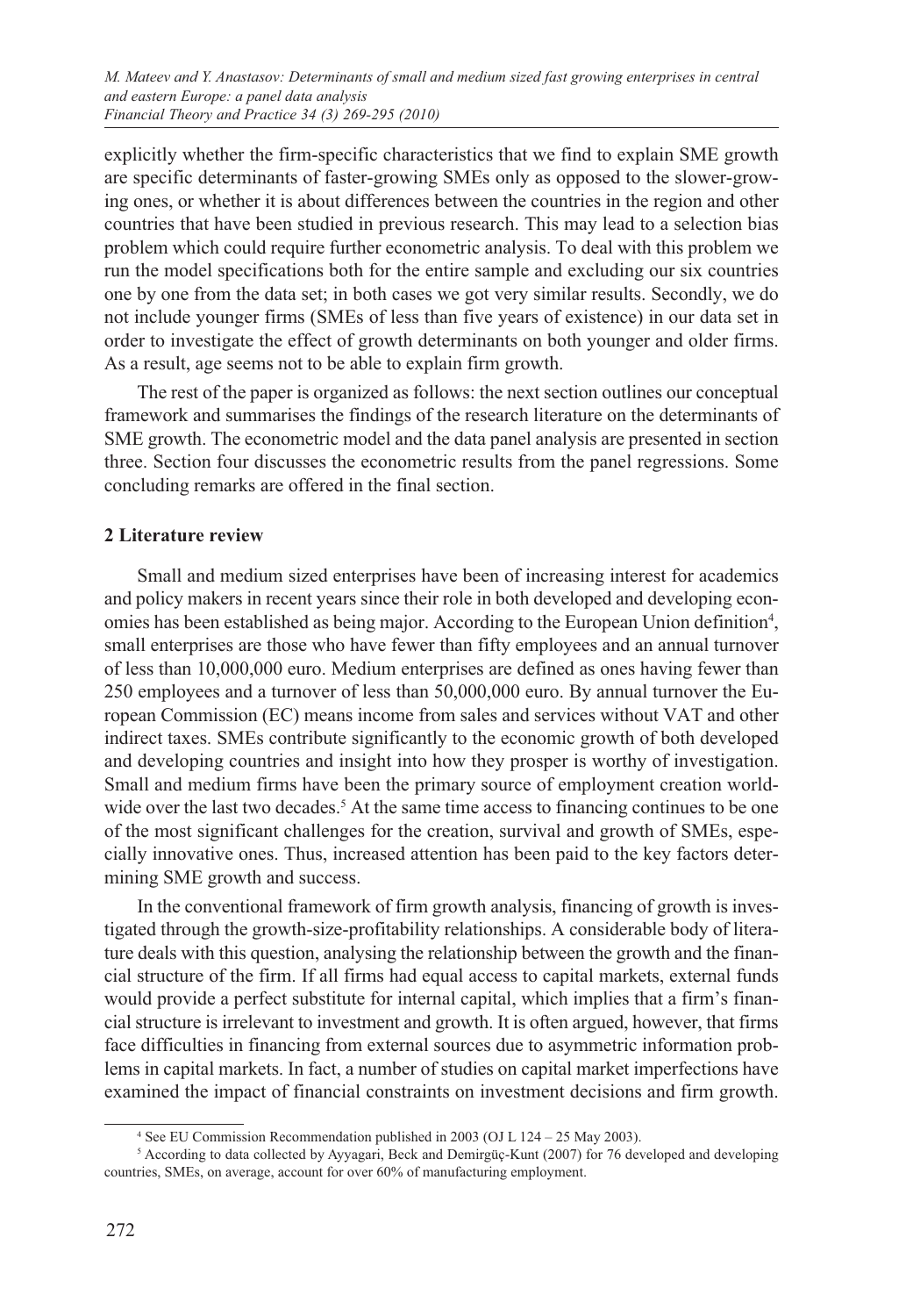For example, Fazzari et al. (1988) argue that financial constraints in capital markets affect investment, and emphasized that the link between financial constraints and investment varies by type of firm. Audretsch and Elston (2002) assert that financial constraints may be more binding as firm size decreases.<sup>6</sup>

In a more recent study, Wagenvoort (2003) uses financial data for more than 200,000 European manufacturing and construction firms, and finds that European SMEs suffer from a structural finance problem that hinders their growth. In particular, it is observed that financial constraints tend to hamper the growth of small and very small firms and to be less binding for medium sized enterprises. If compared with large enterprises, SMEs are more constrained by the availability of internal finance. Other empirical studies (e.g., Becchetti and Trovato, 2002; Carpenter and Petersen, 2002) have confirmed that the constrained availability of finance affect small firm growth. Even though smaller firms seek to achieve minimum efficient scale, they are more likely to be unable to obtain sufficient capital from external sources in order to expand their businesses. In particular, under the present dismal economic conditions, internal finance may have a greater impact on the growth of SMEs. Moreover, the intensive use of internal finance minimizes growth costs since internal resources cost less than external resources. This is due to the fact that access to financial markets and provision of external resources are more problematic for small firms (Sarno, 2008).<sup>7</sup>

It is often argued that SMEs are, in contrast to large firms, informationally more opaque, have on average higher growth rates, are financially more constrained, and are more dependent on bank loans when outside financing is needed. For a bank, the limited information available about the SME increases the risk associated with providing financing, which induces the bank to reduce loan maturity and increase the interest rate. To optimize loan conditions, SMEs have an incentive to build a relationship with their bank(s) in order to minimize the information asymmetry. The association between bank debt maturity and relationship lending is widely investigated (see Ortiz-Molina and Penas, 2004 for US firms; and Hernández-Cánovas and Koëter-Kant, 2008 for EU firms). For example, Hernández-Cánovas and Koëter-Kant (2008) find that, after controlling for firm-specific characteristics such as size, age, debt and financial situation, close firm-bank relationships increase the likelihood of obtaining longer-term bank loans. However, once they allow cross-country heterogeneity to influence the results, the empirical evidence shows that relationship lending and its effect on bank loan maturity for European SMEs is impacted by country-specific factors. On the basis of similar arguments, Ozkan and Ozkan (2004) argue that building relationships with financial institutions will improve

<sup>6</sup> Beck, Demirgüç-Kunt and Maksimovic (2005) investigate a rich set of obstacles reported by small, medium and large firms and directly test whether any of these reported obstacles are significantly correlated with firm growth rates. The results indicate that the extent to which financial and legal underdevelopment and corruption constrain a firm's growth depends very much on a firm's size. It is the smallest firms that are consistently the most adversely affected by all obstacles. Financial and institutional development weakens the constraining effects of financial, legal, and corruption obstacles and it is again the small firms that benefit the most.

<sup>7</sup> The empirical research dealing with SME growth and its financing finds that growth processes are significantly affected by the availability of a cash flow to finance them. As Sarno (2008) shows in his study on southern Italian SMEs, the reasons for the considerable sensitivity of growth to cash flow lie not only in the conditions of particular opacity in the firm's relationship with financial markets but also in property dilution effects which discourage financing through the issue of equity.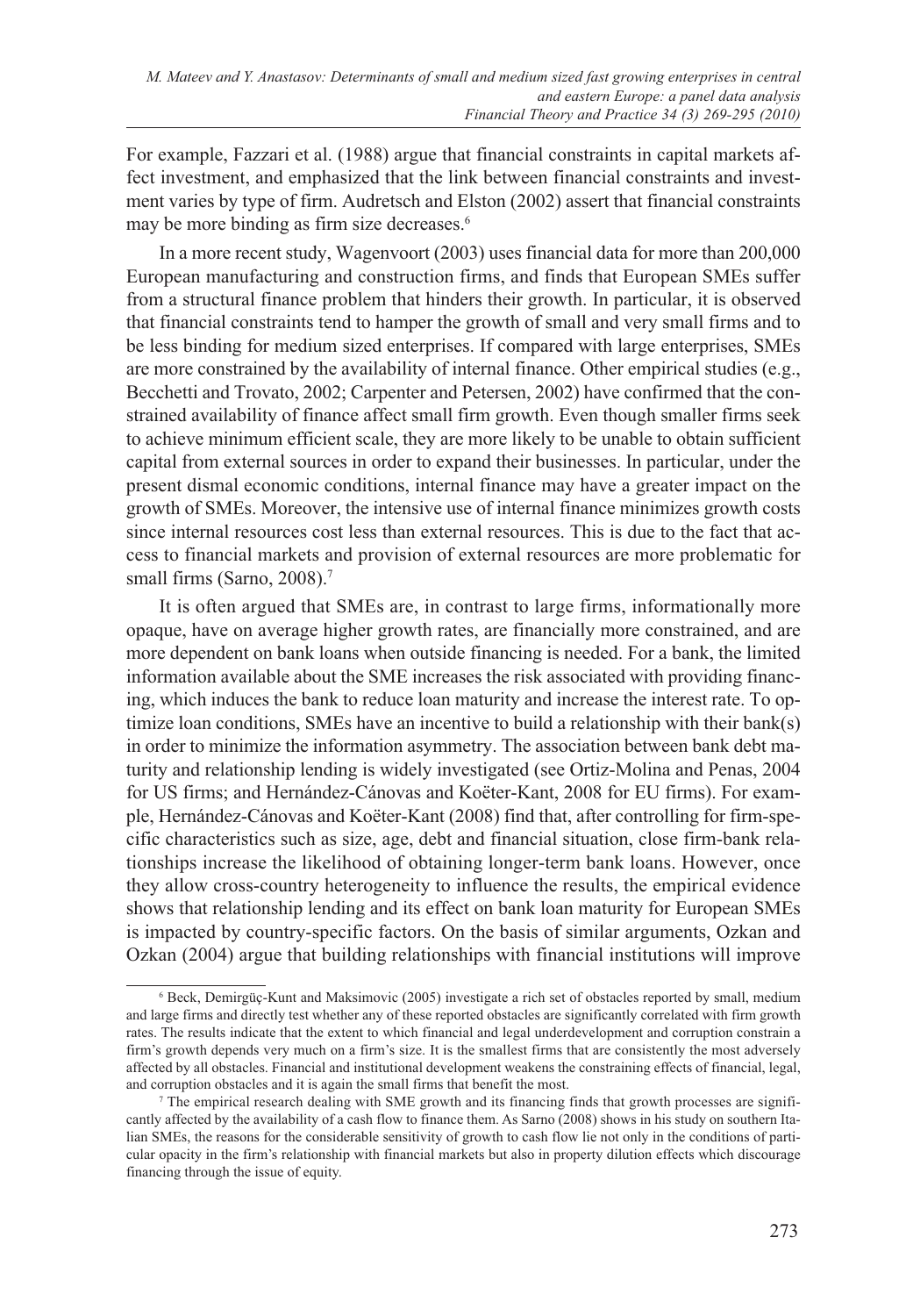firms' ability to access external financing. This suggests that firms with a higher proportion of bank debt will be able to access external financing more easily. However, SMEs find it very difficult to obtain external finance. In this case, maintaining bank relationships helps them improve the availability of funds, since they suffer less credit rationing in the bank credit market.<sup>8</sup>

The research on firm growth finds that high growth tends to be associated with a firm's entrepreneurial behavior. Thus, growth tends to be considered a logical consequence of innovative, proactive and risk-taking behavior on the part of the firm, as these are the dimensions which define an entrepreneurial orientation (EO). The relationship between the EO of the firm and its performance has been thoroughly investigated from both a conceptual (see Lumpkin and Dess, 1996) and an empirical point of view (Lumpkin and Dess, 2001; Wiklund and Shepherd, 2005).<sup>9</sup> A recent study by Wiklund, Patzel and Shepherd (2009) claims that an entrepreneurial orientation in a company is essential for flexibility and quick decision making in a small company. They believe that the general tendency in today's business environment is the shortening of product and business model life cycles. Consequently, the future profit streams from existing operations are uncertain and businesses need constantly to seek out new opportunities. Therefore, they may benefit from adopting an "entrepreneurial strategic orientation".

Moreno and Casillas (2008) find that EO and growth are positively related, although their relationship is more complex. They assert that the propensity for innovation is the dimension of EO that exercises the greatest influence on the type of expansion strategy used by the firm, encouraging the development of new products-technologies relationship through a strategic behaviour; these strategic behaviors are the principal driving force behind growth. Along with them, the conditions of the environment (highly dynamic and not very hostile) and the availability of resources favor the rapid growth of the firm. Freel and Robson (2004) employ a large-sample of SMEs located in Scotland and in Northern England, and find a positive relationship between novel product innovation and growth in employment and, for manufacturing firms, at least in the short term, a negative relationship between product innovation (both incremental and novel) and growth in sales or productivity. By contrast, growing sales and productivity appear positively associated with incremental process introductions in service firms.

A large group of studies has focused on the main determinants of SMEs' capital structure and the extent to which variations in capital structure between industries are due to industry effects or variations in the determinants of capital structure from industry to industry (see Hall, Hutchinson and Michaelas, 2000 for UK; and Sogorb-Mira, 2005 for Spain). Thornhill, Gellatly and Riding (2004) find a strong correlation between capital structure and knowledge intensity. In contrast, growth histories are not obvious determi-

<sup>&</sup>lt;sup>8</sup> Berger, Rosen and Udell (2007) argue that relationship lending is not the only way in which banks can extend financing to these firms. Different transactional technologies that facilitate arms-length lending (such as credit scoring and significantly standardized risk-rating tools and processes, as well as special products such as asset-based lending, factoring, fixed-asset lending, and leasing) are increasingly applied to SME financing. 9

<sup>&</sup>lt;sup>9</sup> Several researchers have agreed that EO is a relevant conceptualization of entrepreneurship in existing firms. EO refers to a firm's strategic orientation, capturing specific entrepreneurial aspects of decision-making styles, methods, and practices. As such, it reflects how a firm operates rather than what it does (Lumpkin and Dess, 1996).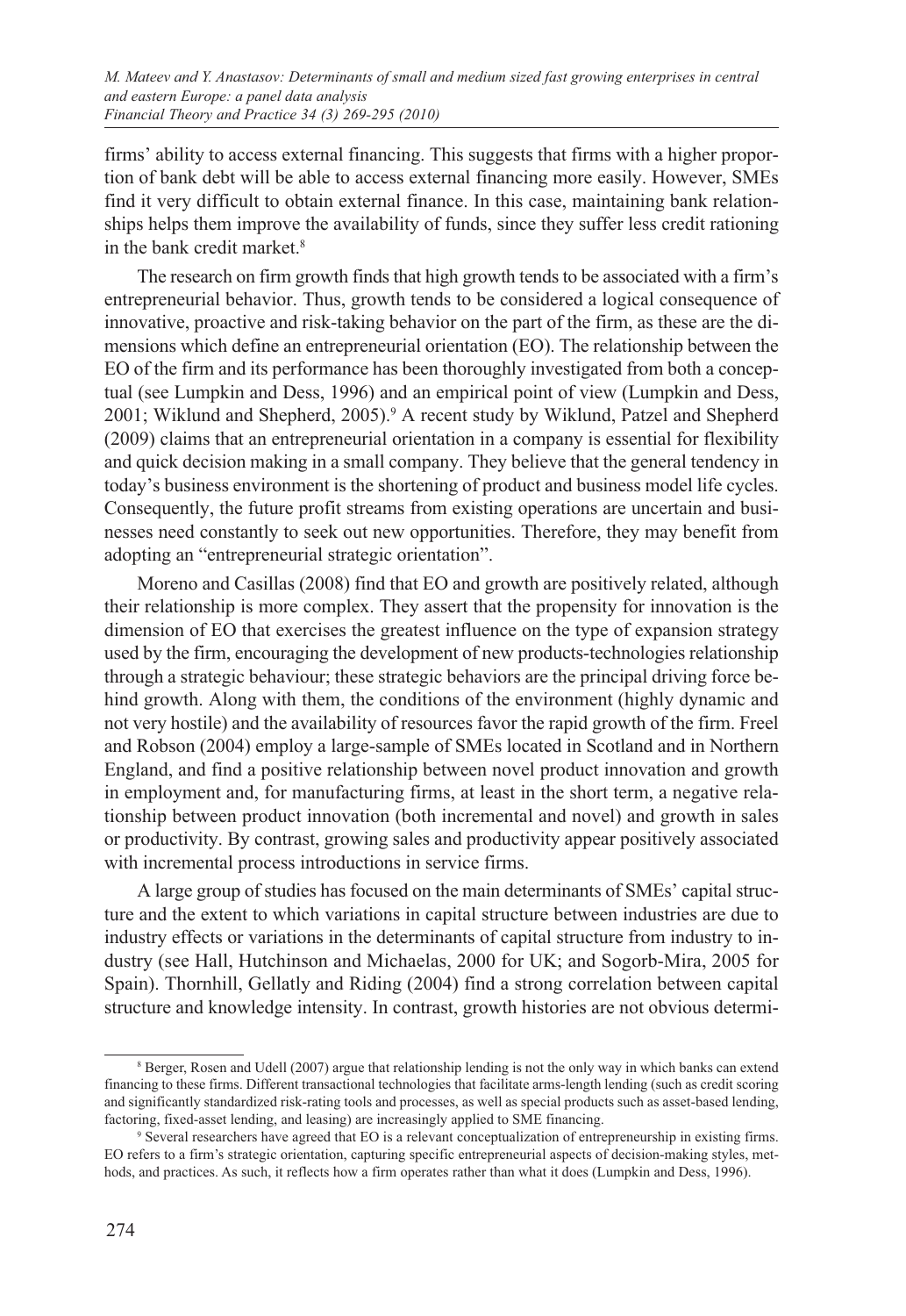nants of financial structure. Results also suggest that leverage strategies are more apparent in low-knowledge industries, in firms with higher expectations of future performance, and in businesses with more balanced financial structures. More recent empirical studies (see Ozkan and Ozkan, 2004 for UK; and Garcıa-Teruel and Martınez-Solano, 2008 for Spain), test the determinants of firms' cash levels and find that smaller firms with more investment opportunities and risky activities possess a larger proportion of liquid financial assets.10

Some empirical studies associate SME growth with the personal characteristics of their owners and the environment in which they operate.11 For example, an early study of Miller (1988) focuses on the effect of the environment in which a company operates on its strategy. He affirms that different external environments require different strategies matched with complementary internal environments and structures in order to promote success. For example, the strategy of innovative differentiation is most likely to be pursued in uncertain environments and correlates with the use of technocrats and liaison devices. The strategy of cost leadership is associated with stable and predictable environments and is correlated with the use of control. The right choice of both strategy and the environment in which to implement it predetermines firm growth. A study by Reuber and Fischer (1997) examines the effects of the management team's international experience on the international growth of an SME. They find that it is not for how long a firm has been selling in foreign markets, but rather, for how long the firm delayed before selling in foreign markets. SMEs that are managed by internationally experienced teams are likely to delay less. Experience with and knowledge of foreign markets make it more likely that decision makers will consider mechanisms to sell outside the domestic market early on and less likely that they will set up routines based on a purely domestic perspective.<sup>12</sup>

Two main conclusions for the choice of explanatory variables to be used in the empirical analysis emerge from the preceding discussion. First, in order to better understand the determinants of SMEs' growth in transition economies, it is crucial to specify an empirical model that allows for a combination of traditional firm characteristics (such as size and age) and more specific determining factors (e.g., total assets, leverage, internally generated funds, future growth opportunities, and factor productivity). All of these variables are closely related to the theoretical models that explain growth in SMEs. Second, CEE countries are far from being homogeneous and both the level of development and

<sup>&</sup>lt;sup>10</sup> Garcıa-Teruel and Martınez-Solano (2008) find that firms usually pursue a target level for their cash holdings and their decisions are taken with the aim of achieving this. In addition, the evidence shows that the speed with which Spanish SMEs attempt to adjust their cash levels to the optimal level is higher than that found in previous studies for large firms. This can be explained by the fact that SMEs suffer more information asymmetries and more agency conflict arising from debt than larger companies, and therefore may indicate that the cost of being far from the optimal level is higher for them.

<sup>&</sup>lt;sup>11</sup> To address this issue, Pelham and Wilson (1996) among others, suggest that it may be advantageous to describe the environment of small businesses by a number of dimensions reflecting subjective perceptions of small business owners. These dimensions of the small firm's task environment have been investigated including the environment's munificence, turbulence, heterogeneity, hostility, dynamics, customer structure, and competition.

<sup>&</sup>lt;sup>12</sup> Some quite specific characteristics associated with SME growth have also been investigated. For example, Kotey and Folker (2007) examine the main and interaction effects of size and firm type on a variety of informal and formal training programs in Australian SMEs. Raymond, Bergeron and Blili (2005) affirm that, to the extent that ebusiness is assimilated by the SME, it can significantly affect the firm's key business processes and relationships such as servicing customers and collaborating with business partners.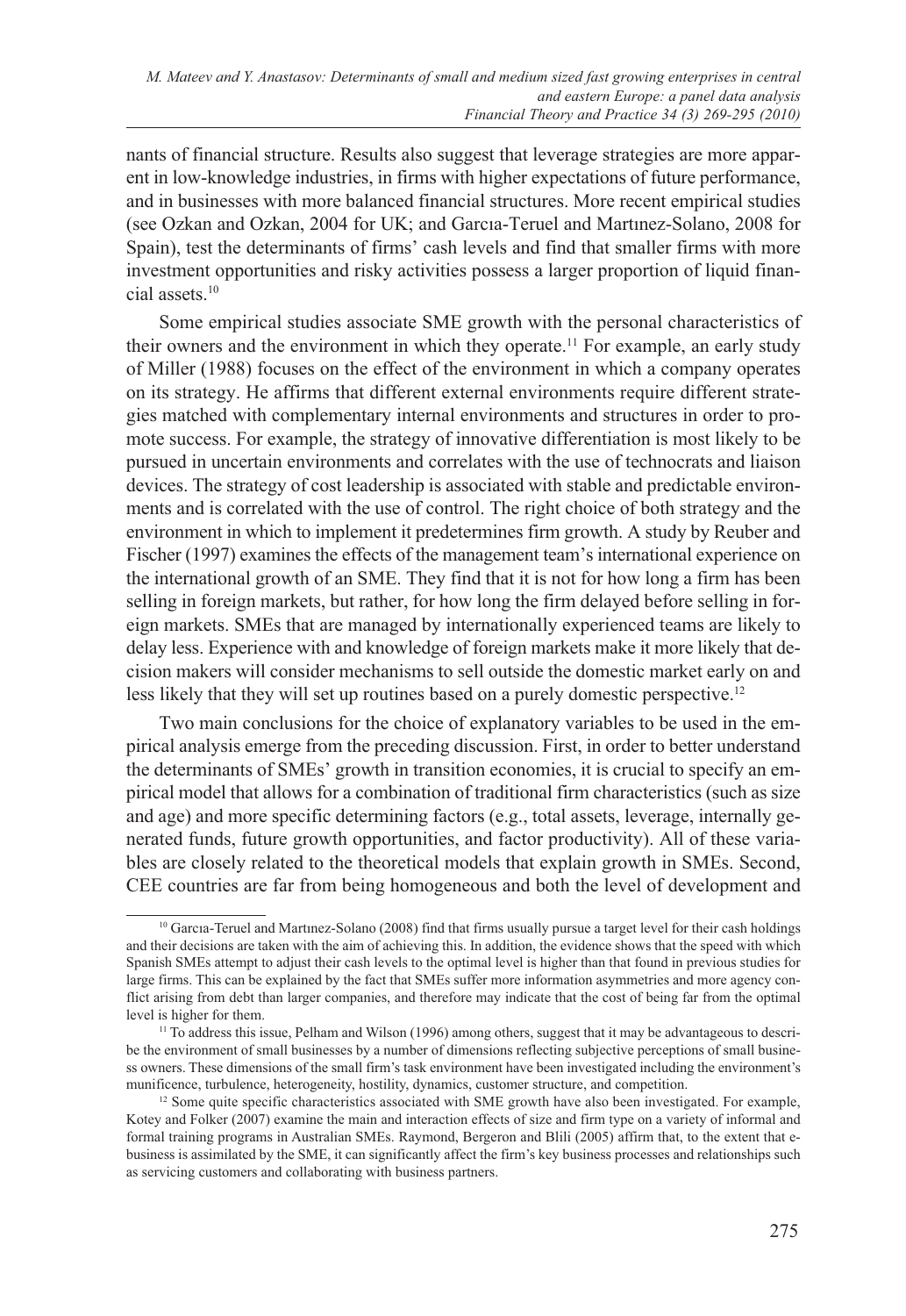growth of SMEs change from country to country. Hence, another key question searches for common determining factors that can explain SMEs' growth and performance in this group of countries as a whole. In order to address these questions we develop a set of hypotheses and employ both the generalized method of moments (GMM) and the fixed effects specifications to test them.

## **3 Empirical analysis and results**

This study aims to fill in the gap in the current debate on the determinants of growth in SMEs in central and eastern Europe. Our analysis is based on cross-sectional, panel data analysis of a set of small and medium-sized enterprises from six transition economies (Bulgaria, Croatia, the Czech Republic, Poland, Romania and Serbia). In this paper we explore whether and to what extent the main finding of the research literature – that growth in SMEs can be explained by both traditional and firm-specific characteristics – holds also for transition economies. To answer this question we develop two research hypotheses:

*Hypothesis 1:* In line with previous research, we argue that growth in manufacturing and services SMEs in transition economies is strongly associated with the traditional firm characteristics of size and age.

*Hypothesis 2:* A number of other firm-specific characteristics related to SMEs in transition economies such as leverage, capital structure, internal finance and production efficiency should also play a major role in explaining the growth in these firms.

#### *3.1 Data set*

In this research we have adopted the European Commission's SME definition. The sample of SMEs considered in our study has been extracted from AMADEUS database<sup>13</sup> and includes 5,000 companies from six central and eastern European (CEE) countries.<sup>14</sup> Specifically, we have selected companies that meet the following criteria: (1) an annual growth rate in revenues (or assets) of at least 10 per cent averaged over the sample period (200-2005); (2) number of employees not less than 10, that is, micro enterprises are excluded from the sample; (3) at least 5 years of existence as a business entity, (4) positive net worth and/or positive net income in at least 3 years of the observation period; and (5) not included in a bankruptcy process. The information obtained was carefully screened, refined and cases with errors in the accounting data or missing values for some of the variables over the sample period were eliminated. Thus, the dataset has been restricted to the observations that embody all the essential variables available, and to those variables that have a complete record over the period of examination. As a result, the definitive number

<sup>&</sup>lt;sup>13</sup> For more details see http://www.bvdep.com/en/AMADEUS.html. The AMADEUS database allows us to choose among a huge variety of public and private companies in 43 European countries. For the scope of our research we selected only small and medium sized companies.

<sup>&</sup>lt;sup>14</sup> The original number of CEE countries included in the sample was 13: Bosnia and Herzegovina (BA), Bulgaria (BG), Croatia (HR), the Czech Republic (CZ), Hungary (HU), Macedonia (FYROM) (MK), Montenegro (ME), Poland (PL), Romania (RO), Serbia (RS), Slovakia (SK), Slovenia (SI), and Ukraine (UA). In order to obtain nonspurious regression results we applied some filters to the data to remove companies with missing observations or lack of full data record; thus our sample was limited to companies from only six CEE countries.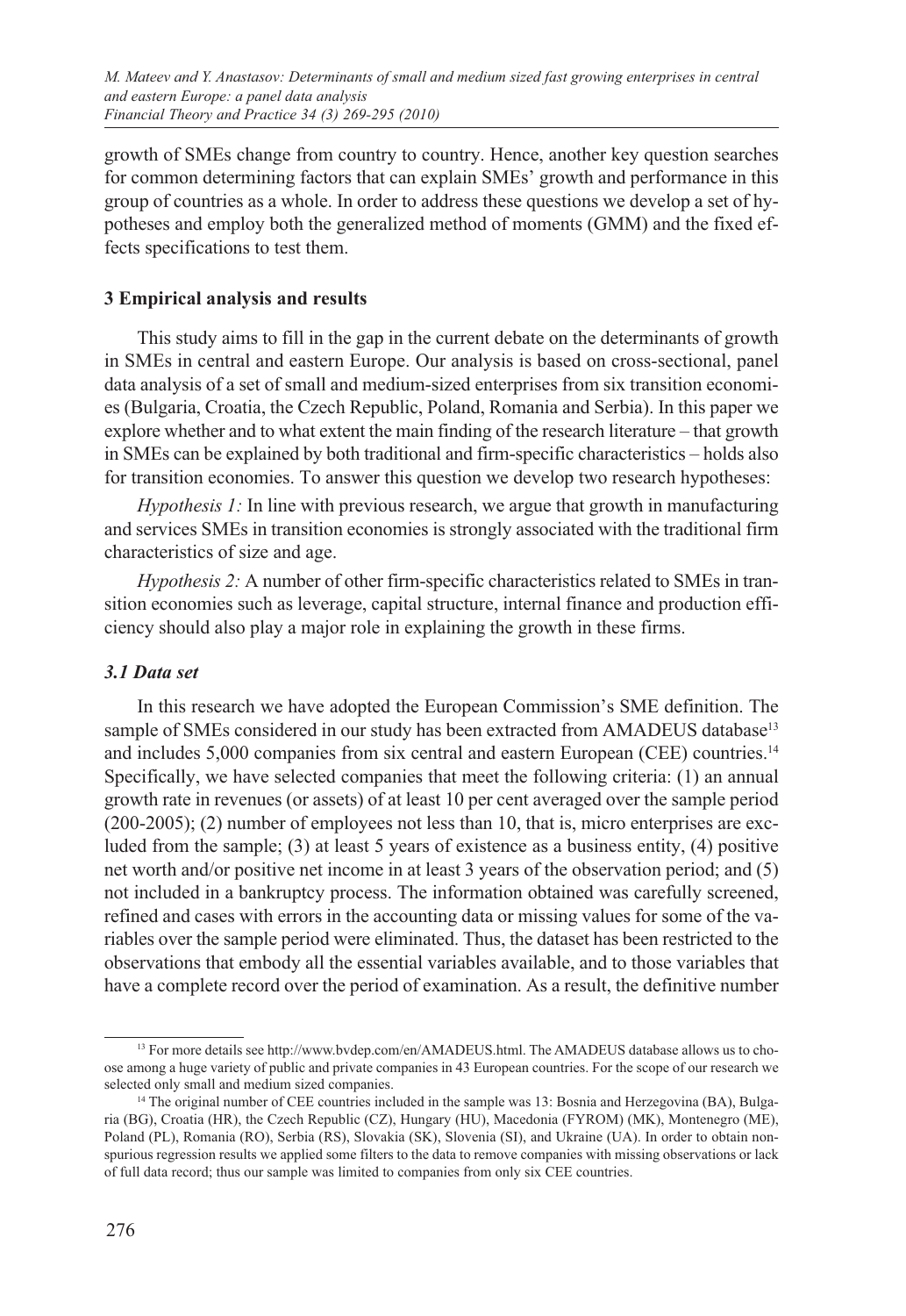of firms that makes up our sample amounts to 560 for which we have full accounting data over the period 2001-2005, resulting in 2,800 observations of balanced panel data.

|                                                                | <b>Bulgaria</b> | Croatia        | Czech R.                 | Poland       | Romania          | <b>Serbia</b>  | <b>Total</b>   |  |
|----------------------------------------------------------------|-----------------|----------------|--------------------------|--------------|------------------|----------------|----------------|--|
| <b>Size</b>                                                    |                 |                |                          |              |                  |                |                |  |
| Micro $(< 10$ employees)                                       | n/a             | n/a            | n/a                      | n/a          | n/a              | n/a            | n/a            |  |
| Small $(< 50$ employees)                                       | 3               | 39             | 20                       | $\mathbf{1}$ | $\theta$         | $\theta$       | 63             |  |
| Medium $(< 250$ employees)                                     | 22              | 110            | 337                      | 19           | 6                | 3              | 497            |  |
| <b>Total</b>                                                   | 25              | 149            | 357                      | 20           | 6                | 3              | 560            |  |
| Age                                                            |                 |                |                          |              |                  |                |                |  |
| $<$ 5 years                                                    | n/a             | n/a            | n/a                      | n/a          | n/a              | n/a            | n/a            |  |
| $5-10$ years                                                   | 7               | 30             | 45                       | $\theta$     | $\overline{2}$   | $\theta$       | 84             |  |
| $10-20$ years                                                  | 13              | 92             | 297                      | 8            | 4                | $\overline{2}$ | 416            |  |
| $>$ 20 years                                                   | 5               | 27             | 15                       | 12           | $\theta$         | 1              | 60             |  |
| <b>Total</b>                                                   | 25              | 149            | 357                      | 20           | 6                | 3              | 560            |  |
| <b>Sector</b>                                                  |                 |                |                          |              |                  |                |                |  |
| Agriculture, fishing and mining                                | $\mathbf{0}$    | 1              | 43                       | $\theta$     | $\mathbf{1}$     | $\theta$       | 45             |  |
| Construction                                                   | $\overline{2}$  | 26             | 24                       | 1            | $\mathbf{0}$     | 1              | 54             |  |
| Financial intermediation                                       | $\theta$        | $\Omega$       | $\overline{\mathcal{L}}$ | $\theta$     | $\mathbf{0}$     | $\Omega$       | $\overline{2}$ |  |
| Hotels and restaurants                                         | $\theta$        | $\overline{4}$ | 1                        | $\theta$     | 1                | $\theta$       | 6              |  |
| Manufacturing                                                  | 8               | 26             | 180                      | $\tau$       | $\overline{4}$   | $\overline{2}$ | 227            |  |
| Public administration,<br>education, health and social<br>work | $\theta$        | 1              | 6                        | $\theta$     | $\theta$         | $\theta$       | $\overline{7}$ |  |
| Real estate, renting and<br>business activities                | 3               | 11             | 17                       | 10           | $\mathbf{0}$     | $\theta$       | 41             |  |
| Transport, storage and<br>communication                        | $\overline{2}$  | 8              | 13                       | $\theta$     | $\mathbf{0}$     | $\theta$       | 23             |  |
| <b>Utilities</b>                                               | $\theta$        | $\overline{4}$ | 14                       | 1            | $\theta$         | $\Omega$       | 19             |  |
| Wholesale and retail trade                                     | 7               | 65             | 48                       | 1            | $\theta$         | $\theta$       | 121            |  |
| Other                                                          | 3               | 3              | 9                        | $\theta$     | $\boldsymbol{0}$ | $\theta$       | 15             |  |
| <b>Total</b>                                                   | 25              | 149            | 357                      | 20           | 6                | 3              | 560            |  |

*Table 1: Geographical distribution of sample firms by size, age and sector*

*Source: AMADEUS database (2008). Authors' calculations.*

Geographical distribution of sample firms by age, size and sector is shown in table 1. The data show that 11.3 per cent of all firms in the sample are small enterprises and 88.8 per cent are medium enterprises. The largest share of small enterprises is observed in Croatia (39 out of 63), while medium sized firms prevail in the Czech Republic (337 out of 497). With regard to the age structure of our sample, we observe that nearly 15 per cent of all SMEs are younger enterprises (with 5 to 10 years of existence), while 10.7 per cent can be classified as older firms (with more than 20 years of existence). The average number of years of existence for the whole sample is 16. It is worth noting that the selected firms are representative of SMEs from different transition economies and their eco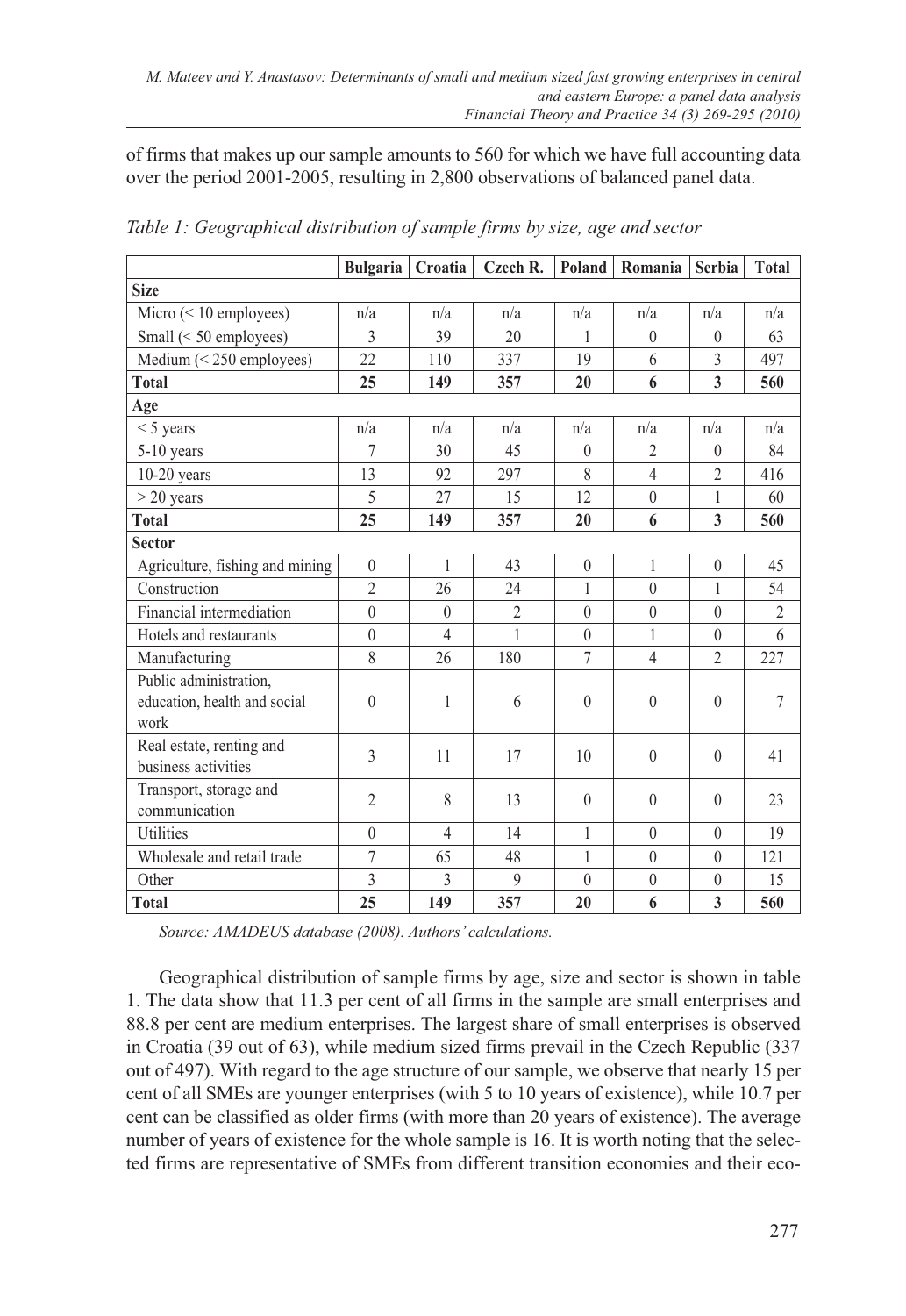nomic sectors. As can be observed, manufacturing, wholesale and retail trade, and construction prevail over other industries  $(40.5$  per cent, 21.6 per cent and 9.6 per cent, respectively), whereas companies from services sector such as financial intermediation and hotels and restaurants, account for less than 1 per cent of the whole sample of small and medium firms. If we refer to the geographical location of the selected firms that match the criteria listed above, the data in table 1 show that 63.8 per cent of all firms are located in the Czech Republic, followed by Croatia (26.6 per cent) and Bulgaria (4.5 per cent), and only 0.5 per cent in Serbia.

### *Dependent variable*

There is little agreement in the existing literature on how to measure growth, and scholars have used a variety of different measures. These measures include, for example, growth of sales, employees, assets, profit, equity, and others (see Davidsson and Wiklund, 2000). Moreover, the time span over which growth is analyzed in the literature varies considerably, ranging from one to several years. Also, growth has been measured in absolute or relative terms. Perhaps the most common means of operationalizing firm growth is through relatively objective and measurable characteristics – such as growth in sales turnover, total assets and employment growth. These measures are relatively uncontroversial (methodologically) and data tend to be easily available, increasing the scope for crossstudy comparability (Freel and Robson, 2004). In this study we use three growth models to examine more accurately the effect of the explanatory variables on a firm's growth and performance – growth in sales revenues, employment and total assets.15

# *Explanatory variables*

In this study we have selected several variables that the empirical literature (see Honjo and Haranda, 2006; Wiboonchutikula, 2002; Wiklund, Patzelt and Shepherd, 2009; Sogorb-Mira, 2005; Hall, Hutchinson and Michaelas, 2000, 2006; Garcıa-Teruel and Martınez-Solano, 2008) suggests are important growth determinants. Table 2 shows summarized description of the dependant and explanatory variables used in the empirical analysis and their expected impact on firm growth.

As explained in section two a number of firm specific characteristics such as internal finance, capital structure, leverage, production efficiency, future growth opportunities, age and size, may help explain the growth in small and medium sized enterprises. Our approach in this paper is to relate firm growth not only with the traditional determinants of *age and size* but also to other specific determinants associated with a firm's financial, organizational and managerial characteristics. As already discussed, it is difficult for SMEs to access capital markets, and financial constraints are more binding for SMEs. Therefore, *internal finance* plays an important role in achieving the growth of SMEs by overcoming financial constraints. In order to capture the influence of internally genera-

<sup>15</sup> Storey (1994) posits three overlapping subsets of variables which he concludes to show "consistent" evidence of an influence upon firm growth – broadly, characteristics of the entrepreneur, of the firm and of the firm's strategy. Unfortunately, the database used in this study provides no data on characteristics of the entrepreneur. As a result, the influence of factors such as educational background or entrepreneurial experience cannot be controlled for. In addition, certain "characteristics of the firm", such as legal status are also beyond the scope of the data available.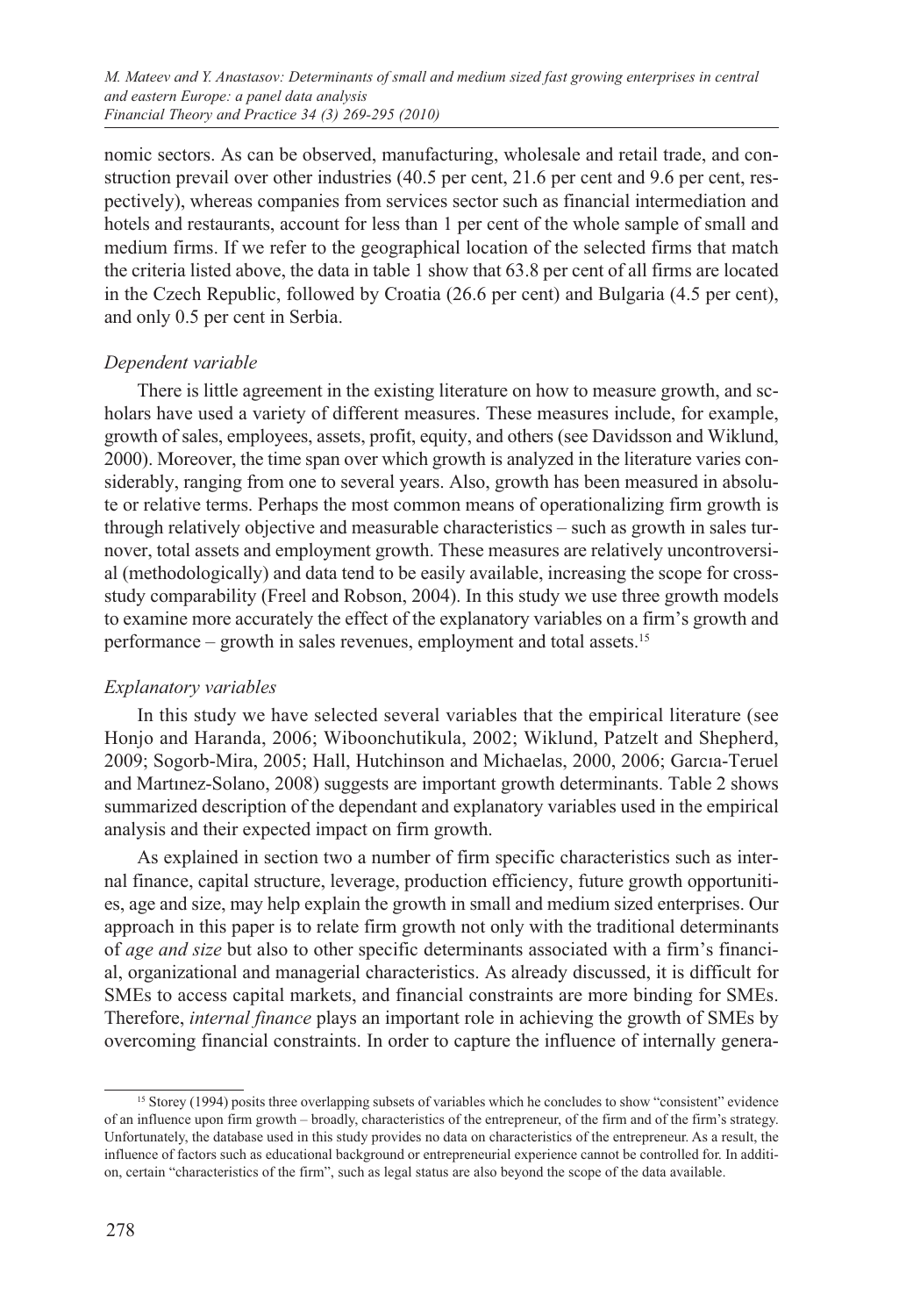ted capital on firm growth a variable (CASH FLOW) is constructed. According to hierarchy theory (Myers and Majluf, 1984) firms prefer to fund themselves with resources generated internally before resorting to the market. In these circumstances, firms with large cash flows will grow faster, and thus a positive correlation between cash flow and firm growth is expected.

| <b>Variable</b>              | <b>Definition</b>                                                                            | <b>Explanation</b>                                                                                      | <b>Expected</b><br>sign |  |  |  |  |  |
|------------------------------|----------------------------------------------------------------------------------------------|---------------------------------------------------------------------------------------------------------|-------------------------|--|--|--|--|--|
| <b>Dependant variables</b>   |                                                                                              |                                                                                                         |                         |  |  |  |  |  |
| OP REVEN                     | Change in operating revenues,<br>proxy for growth, (in euro,<br>thousands)                   | Difference between the logarithms of<br>firm's revenues in periods t and $t - 1$                        |                         |  |  |  |  |  |
| TOT ASSETS                   | Change in book value of total<br>assets, proxy for growth<br>(in euro, thousands)            | Difference between the logarithms of<br>firm's total assets in periods $t$ and $t - 1$                  |                         |  |  |  |  |  |
| <b>Explanatory variables</b> |                                                                                              |                                                                                                         |                         |  |  |  |  |  |
| TOT ASSETS                   | Total assets, proxy for firm size<br>(in euro, thousands)                                    | Difference between the logarithms of<br>firm's total assets in periods $t$ and $t - 1$                  | $^{+}$                  |  |  |  |  |  |
| <b>INTA ASSETS</b>           | Intangible assets/total assets,<br>proxy for future growth<br>opportunities                  | Difference between the ratio of<br>intangible to total assets in periods<br>t and $t - 1$               |                         |  |  |  |  |  |
| <b>CUR RATIO</b>             | Current assets/current liabilities,<br>proxy for short-term liquidity                        | Difference between the ratio of current<br>assets to current liabilities in periods $t$<br>and $t - 1$  | $+/-$                   |  |  |  |  |  |
| <b>LEVER</b>                 | Total debt/total asset, proxy for a<br>firm's degree of leverage                             | Difference between the ratio of total<br>debt to total assets in periods $t$ and $t - 1$                | $^{+}$                  |  |  |  |  |  |
| CAP PROD                     | Operating revenues/tangible<br>assets, proxy for capital<br>productivity                     | Difference between the ratio of<br>operating revenues to tangible assets in<br>periods t and $t - 1$    | $^{+}$                  |  |  |  |  |  |
| <b>LAB PROD</b>              | Operating revenues/number<br>of employees, proxy for labor<br>productivity                   | Difference between the ratio of<br>operating revenues to no. of employees<br>in periods $t$ and $t - 1$ | $^{+}$                  |  |  |  |  |  |
| <b>CASH FLOW</b>             | $(Pre-tax income + depreciation)$<br>total assets, proxy for internally<br>generated capital | Difference between the firm's cash flow<br>in periods $t$ and $t - 1$                                   | $+/-$                   |  |  |  |  |  |
| <b>EMPLOYE</b>               | Number of employees, proxy for<br>a firm size                                                | Difference between the logarithms of<br>firm's size in periods t and $t - 1$                            | $^{+}$                  |  |  |  |  |  |
| <b>AGE</b>                   | Number of years of existence                                                                 | Logarithm of firm's age (number of<br>years of existence) in period $t$                                 |                         |  |  |  |  |  |
| <b>OWNER</b>                 | The type of the ownership of a<br>firm - public or private                                   | A dummy variable that takes on value of<br>1 for firms which are public entities or<br>0 otherwise      | $^{+}$                  |  |  |  |  |  |
| <b>SECTOR</b>                | The type of sector a firm operates<br>in (manufacturing or services)                         | A dummy variable that takes on value<br>of 1 for firms from services sector or 0<br>otherwise           | $^{+}$                  |  |  |  |  |  |

*Table 2: Dependent and explanatory variables*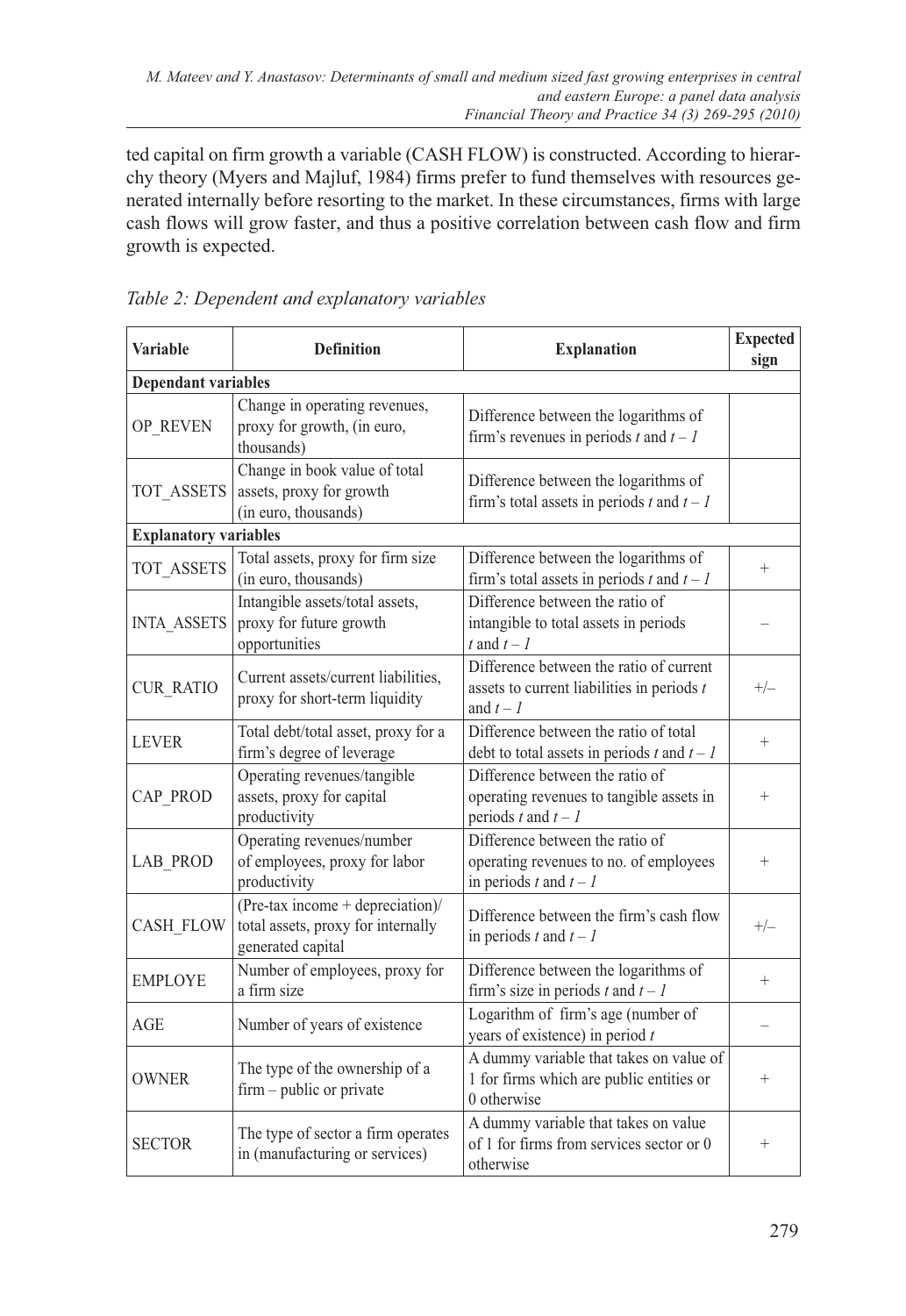In addition, capital structure is different among SMEs, and *leverage* may be related to firm growth. In fact, Leung and Yu (1996) found that there is a negative relationship between growth and leverage. In our study the variable that proxies for a firm's capital structure (LEVERAGE) is taken as the ratio of total debt to total assets and the expected relation to growth is positive. Since small firms usually have a higher proportion of current liabilities in their capital structure than large firms, a firm's capability to sustain short-term *liquidity* is another relevant determinant of its growth. In order to capture this relation a variable (CUR\_RATIO) is constructed by taking the ratio of current assets to current liabilities. It might be expected that firms that are able to maintain higher liquidity levels will face less severe financing constraints. So, we expect current liquidity to be positively associated with growth.

Following Hall, Hutchinson and Michaelas (2006) a variable that captures the effect of future *growth opportunities* (INT\_ASSETS) is constructed by taking the ratio of intangible assets to total assets. Intangible assets include research and development expenditure, trademarks, patents and copyrights. As these are investments with long-term payoffs one may expect that the greater the share of intangible assets in a firm's total assets, the smaller the growth in its operating revenues. So, the expected relation between these two variables should be negative. Two well known determinants – the absolute value of *total assets* (TOT\_ASSETS) and *number of employees* (EMPLOYE) – are included as *size* variables in order to test for scale effects in the relation to growth and firm size. The empirical evidence shows that the larger the firm (in terms of assets or number of employees) the greater its potential to grow (Wiklund and Shepherd, 2005). Thus, we expect the firm's size to be positively correlated with its performance. Following Wiboonchutikula (2002) we estimate SME growth using different *productivity factors* as incremental explanatory variables – capital productivity (output/capital) and labor productivity (output/labor).16 These two variables (CAP\_PRODUCT and LAB\_PRODUCT) not only present the basic operational structure of a firm but also allow us to examine the association between the efficiency of a firm's operations and its growth potential. In both cases we expect a positive relation between a firm's production efficiency and its performance.

Businesses of different sizes and ages may exhibit different organizational and environmental characteristics, which in turn may influence performance. The same is true for firms in different industries. Therefore, additional firm-specific characteristics are included as explanatory variables in our analysis to capture these effects. A dummy variable (OWNER) to proxy for the *ownership* (that is, public-traded vs. privately held) allows us examine the effect of ownership on SME's performance. It is argued that publicly-traded firms tend to access external funds more easily than privately-held firms. Therefore, firm growth may be different between private and public firms. *Age* is defined as the number of years a firm has been operating in the market (since the date of incorporation) and is expected to have a negative relation with firm growth. Thus, we suggest that younger firms are more likely to grow faster than older ones. Finally, in order to represent the *business environment* in which a firm operates – manufacturing or services sector in

<sup>&</sup>lt;sup>16</sup> Wiboonchutikula (2002) explains the difference in growth in SMEs with their different operating structures. The results show that the faster growing companies are less capital intensive and their labor productivity is higher compared to slow growing SMEs. These qualities give them the flexibility that is crucial to SME development.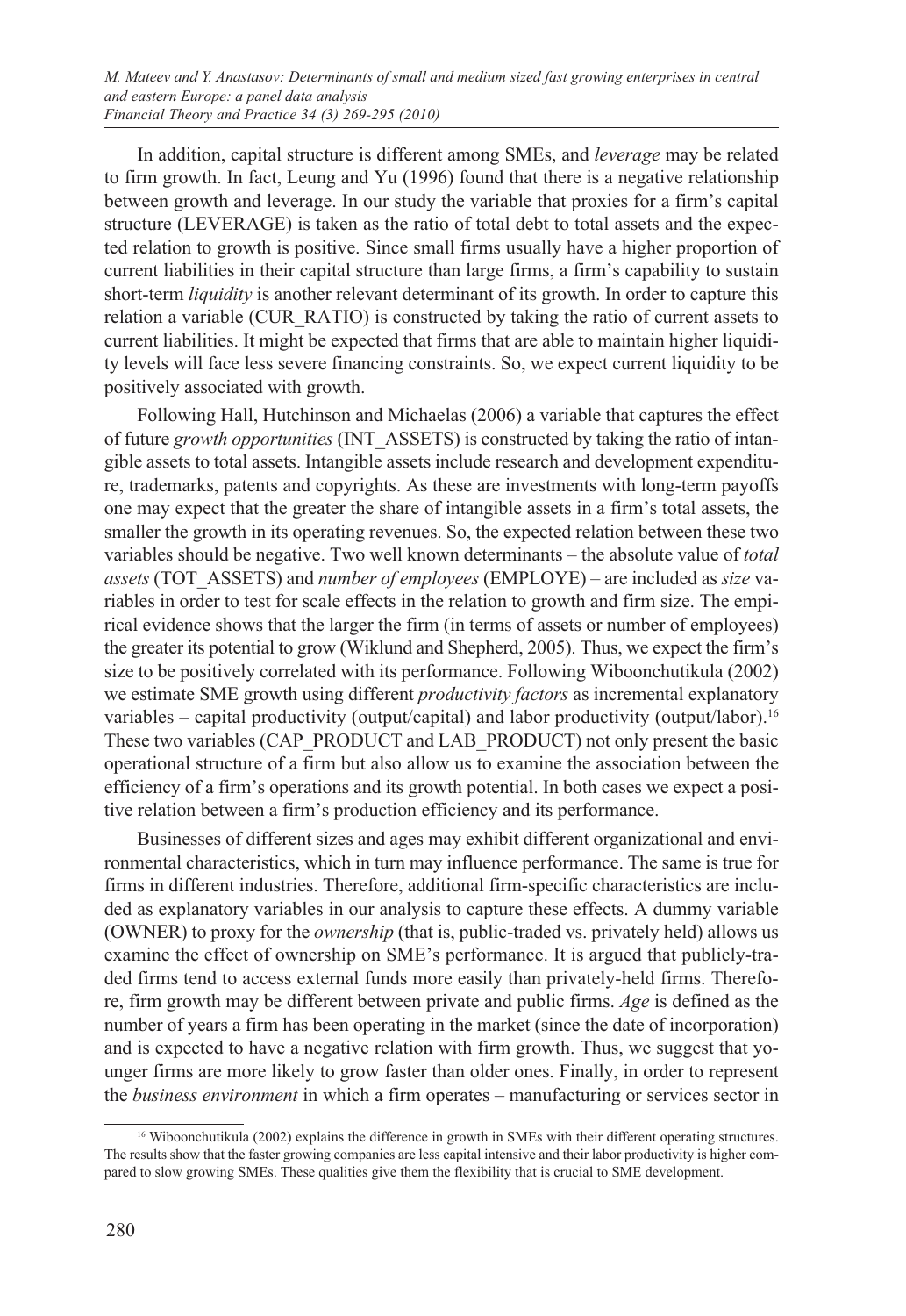our case – a dummy variable (SECTOR) that takes on value of 1 for firms from services sector or 0 otherwise is used. We expect firms operating in services sector to have larger growth potential than those in the manufacturing sector.

|                    | OP<br><b>REVEN</b> | TOT<br><b>ASSETS</b> | <b>LEVER</b> | <b>CUR</b><br><b>RATIO</b> | <b>INTA</b><br><b>ASSETS</b> | <b>CAP</b><br><b>PROD</b> | LAB<br><b>PROD</b> | <b>CF</b><br><b>RATIO</b> | <b>EMPLOYE</b> | AGE    |
|--------------------|--------------------|----------------------|--------------|----------------------------|------------------------------|---------------------------|--------------------|---------------------------|----------------|--------|
| <b>OP REVEN</b>    | 1.0000             |                      |              |                            |                              |                           |                    |                           |                |        |
| <b>TOT ASSETS</b>  | $0.5485***$        | 1.0000               |              |                            |                              |                           |                    |                           |                |        |
| <b>LEVER</b>       | $0.1256***$        | $-0.1406***$         | 1.0000       |                            |                              |                           |                    |                           |                |        |
| <b>CUR RATIO</b>   | $-0.0291$          | $-0.0202$            | $-0.0861***$ | 1.0000                     |                              |                           |                    |                           |                |        |
| <b>INTA ASSETS</b> | $-0.1365***$       | $-0.1187***$         | $-0.0831***$ | $-0.0850***$               | 1.0000                       |                           |                    |                           |                |        |
| <b>CAP PROD</b>    | $0.2670***$        | 0.0255               | $0.2134***$  | $-0.0273$                  | $-0.0491$ **                 | 1.0000                    |                    |                           |                |        |
| <b>LAB PROD</b>    | $0.7328***$        | $0.4307***$          | $0.1687***$  | $-0.0367$ *                | $-0.0998***$                 | $0.3179***$               | 1.0000             |                           |                |        |
| CF RATIO           | $-0.0729***$       | $-0.0809***$         | $0.1118***$  | $-0.1029***$               | $0.0668***$                  | $-0.0305$                 | $-0.0529***$       | 1.0000                    |                |        |
| <b>EMPLOYE</b>     | $-0.0379**$        | 0.0301               | $-0.2369***$ | $0.0586***$                | $-0.0010$                    | $-0.2038***$              | $-0.3704***$       | $-0.1103***$              | 1.0000         |        |
| AGE                | $-0.0526***$       | $0.1467***$          | 0.0015       | $-0.0341$ <sup>*</sup>     | 0.0062                       | $-0.0463$ <sup>*</sup>    | $-0.0668***$       | $-0.0356*$                | $0.1231***$    | 1.0000 |

Table 3: Correlation matrix of the model variables<sup>1</sup>

*1 The dependant and explanatory variables included in the model are: operating revenues (OP\_ REVEN), total assets (TOT\_ASSETS), leverage (LEVER), current ratio (CUR\_RATIO), growth opportunities (INTA\_ASSETS), capital productivity (CAP\_PROD), labor productivity (LAB\_PROD), cash flow (CF\_RATIO), number of employees (EMPLOYE), and age (AGE). Dummy variables for ownerships and sector are not included in the correlation matrix.*

*\* Indicates that correlation is significant at the 10 percent level.*

*\*\* Indicates that correlation is significant at the 5 percent level.*

*\*\*\* Indicates that correlation is significant at the 1 percent level.*

The correlation matrix of dependent and explanatory variables is presented in table 3 and is used to examine the possible degree of collinearity among variables. The table shows that the two most highly correlated variables are operating revenues and labor productivity (a coefficient of 0.7328). As we observe in table 3, the correlation coefficients are not large enough to cause collinearity problems in the regressions and are statistically significant at the usual levels of significance. To mitigate the problem with possible multicollinearity we gradually exclude the variables that are expected to be highly correlated with the rest (in this case, TOT\_ASSETS and LAB\_PROD). Table 4 presents summary statistics for the whole sample of 560 firms. We can see that the sample is made up of small and medium firms with average assets of 7.97 million euro and average sales revenues of 9.61 million euro. They exhibit a low degree of leverage, with a debt of 0.19 times their total assets. Short-term liquidity as proxied by the current ratio (a median of 1.41) is relatively high and shows that the average firm in our sample has no problem with meeting its current obligations. In addition, the firm operating efficiency, as measured by capital productivity ratio, is relatively high (1 euro invested in tangible assets generates 9.21 euro in sales revenues on average). Labor productivity in fast growing SMEs is also high (a median of 43.31). At the same time the future growth opportunities (as measured by the share of intangible assets in total assets) associated with these firms are relatively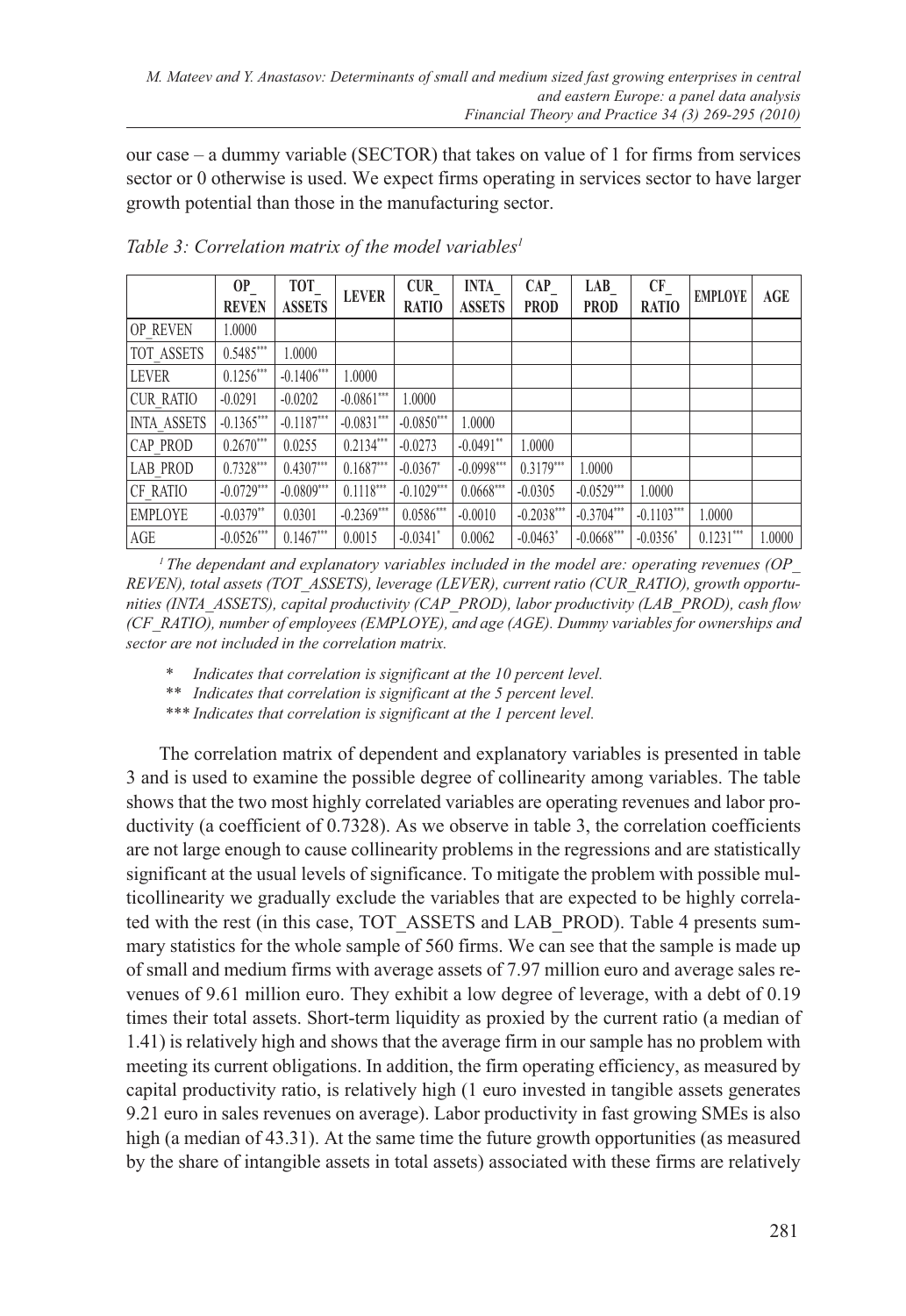low (a median of 0.0011). The reason may be that small and medium firms invest fewer funds in RandD, patents and copyrights than large firms. The statistics for internally generated capital by the firms in our sample shows that 1 euro invested in total assets generates only 0.4632 euro in free cash flow on average.

| Variable           | Obs.  | Mean     | Median  | St. Dev.  | <b>Minimum</b> | <b>Maximum</b> |
|--------------------|-------|----------|---------|-----------|----------------|----------------|
| <b>OP REVEN</b>    | 2,800 | 9,614.92 | 6,159.0 | 15,474.61 | $\theta$       | 295,404        |
| TOT ASSETS         | 2,800 | 7,969.02 | 4,716.5 | 11,310.25 | 32             | 133,779        |
| <b>LEVER</b>       | 2,800 | 0.1921   | 0.1509  | .1754     | $\theta$       | 0.9635037      |
| <b>CUR RATIO</b>   | 2,800 | 1.8109   | 1.4076  | 1.5104    | $\theta$       | 10.0           |
| <b>INTA ASSETS</b> | 2,656 | 0.0344   | 0.0011  | .1215     | $\theta$       | .9740          |
| CAP PROD           | 2,651 | 9.21     | 3.4336  | 27.34     | $\theta$       | 489.93         |
| <b>LAB PROD</b>    | 2,800 | 121.88   | 43.312  | 265.11    | $\theta$       | 6,713.72       |
| <b>CF RATIO</b>    | 2,653 | 0.4632   | 0.1264  | 2.77      | $-0.315$       | 106.01         |
| <b>EMPLOYE</b>     | 2,800 | 126.09   | 150     | 58.62     | 10             | 250            |
| AGE                | 2,800 | 15.82    | 13.2    | 11.11     | 5.8            | 99.1           |

*Table 4: Summary statistics (total sample)1*

*1 The dependant and explanatory variables included in the model are: operating revenues (OP\_ REVEN), total assets (TOT\_ASSETS), leverage (LEVER), current ratio (CUR\_RATIO), growth opportunities (INTA\_ASSETS), capital productivity (CAP\_PROD), labor productivity (LAB\_PROD), cash flow (CF\_RATIO), number of employees (EMPLOY), and age (AGE). Dummy variables for ownerships and sector are not included in the summary statistics.*

*All variables are taken as ratios, except for total assets and operating revenues (in euro, thousands) and number of employees.*

# *3.2 Econometric model and empirical results*

The structure of our dataset allows us to use a panel data methodology for our empirical research.17 This type of analysis can control firm heterogeneity, and reduce collinearity among the variables that are contemplated (Arellano and Bover, 1990). Likewise, this technique enables us to eliminate the potential biases in the resulting estimates due to correlation between unobservable individual effects and the explanatory variables included in the model. Our panel data model may be represented as follows:

$$
Growthii = \alpha0 + \beta1(Tot\_Assetsii) + \beta2(Leverii) + \beta3(Cur\_Ratioii) + \beta4(Inta\_Assetsii)+ \beta5(Cap\_Prodii) + \beta6(Lab\_Prodii) + \beta7(CF\_Ratioii) + \beta8(Employeeii)+ \beta9(Ageii) + \beta10(Dummyi) + \varepsilonii
$$
\n(1)

<sup>&</sup>lt;sup>17</sup> Panel data methodology is useful in that it allows us to relax and test assumptions that are implicit in crosssectional analyses. In particular, we might mention two relevant aspects. Firstly, it is possible to control for unobservable heterogeneity, since the methodology provides us with more than one cross section. This allows us to eliminate biases deriving from the existence of individual effects. Secondly, the panel data methodology also makes it possible to model dynamic responses with micro data.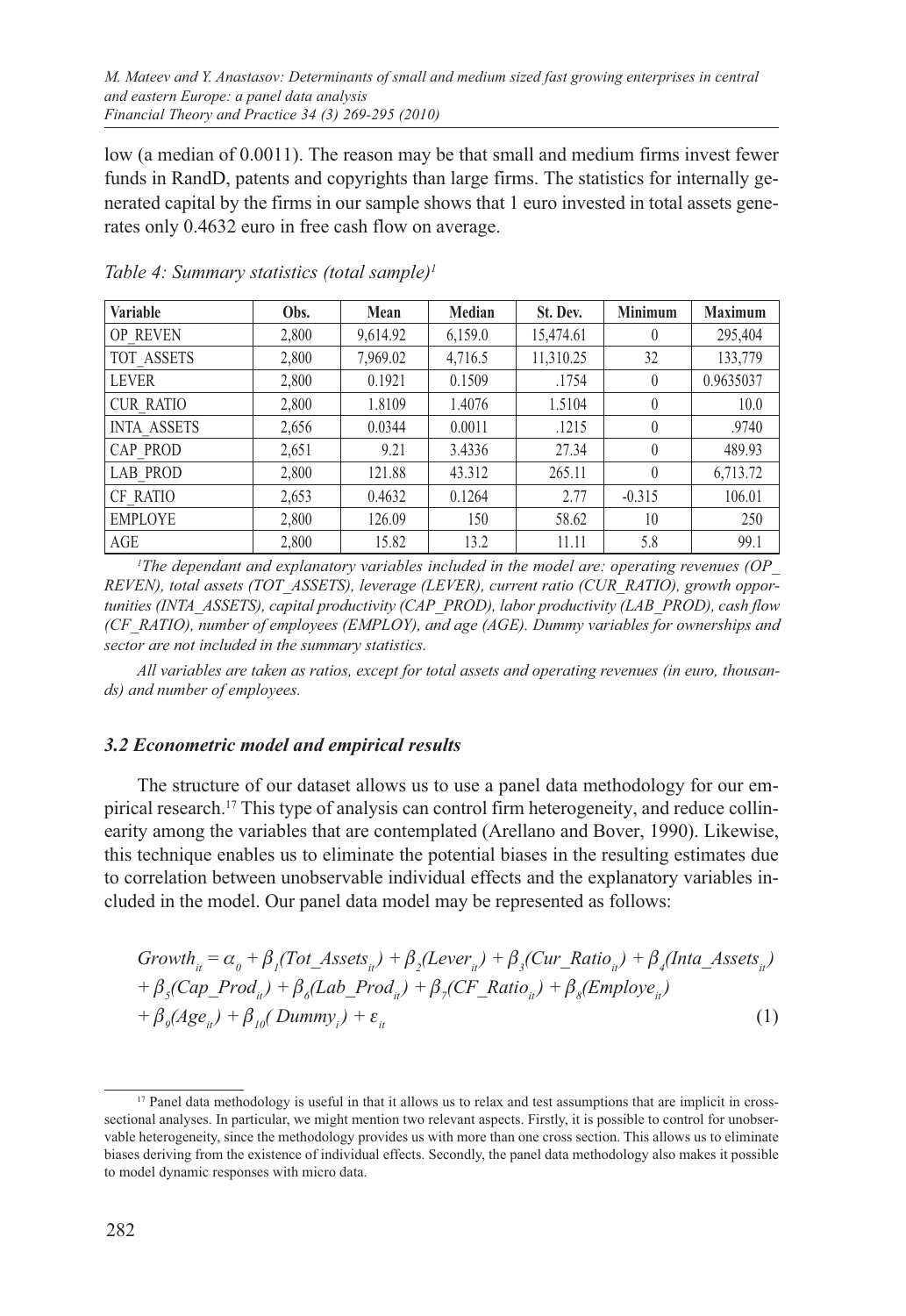where Growth<sub>it</sub> is defined as the difference between the logarithms of a firm's sales revenues in periods *t* and *t – 1* (see Honjo and Haranda, 2006). The other two measures of growth used in the regression model (1) are the percentage change in total assets and in number of employees. Variables Tot Assets<sub>ith</sub>, CF\_Ratio<sub>it</sub> and Employe<sub>is</sub> represent firm *i*'s size, cash flow (normalized by total assets) and number of employees in period *t*, respectively. Variables Lever<sub>it</sub>, Cur\_Ratio<sub>it</sub>, Inta\_Assets<sub>it</sub>, Cap\_Prod<sub>it</sub> and Lab\_Prod<sub>it</sub>, represent capital structure, short-term liquidity, future growth opportunities, and capital and labor productivity of firm *i* in period *t*, respectively. Variable Age<sub>i</sub> is the logarithm of the number of years of existence of firm *i* in period *t*. Variables for ownership and sector are proxied by dummy variables that take on a value of 1 if the stated condition holds or 0 otherwise. We estimate the parameters in equation (1) using the fixed effects estimator. To test the hypothesis regarding the absence of correlation between the unobservable country-specific effects and the explanatory variables, and thereby, to consider the individual effects as random or fixed<sup>18</sup>, we use Hausman's (1978) specification test. Its outcome enables us to reject the hypothesis regarding the absence of correlation between the unobservable effects and the explanatory variables and, thereby, we consider the individual effects as fixed.

In addition to the fixed and random effects models we employ identical specifications using the generalized method of moments (GMM), proposed by Arellano and Bond (1991). The results for panel regressions are presented in tables 5 through 8. We run the benchmark model (1) for six different specifications (see table 5). Both TOT\_ASSETS and EMPLOYE variables are used as proxy for firm size; thus, a collinearity problem may occur between these two, although the correlation coefficient is low and statistically insignificant at the usual levels (see table 3). A variable that is highly correlated with the rest of the explanatory variables is LAB\_PROD. To mitigate the problem with possible multicollinearity each of these variables is dropped from the rest of our model specifications. The explanatory power of model (1) is very high (the within  $R^2$  is between 40 and 62 per cent for all model specifications) taking into account the fact that we use panel data. The results in table 5 show that, in line with previous empirical studies, the impact of firm size as measured by the absolute value of total assets (TOT\_ASSETS) on growth is positive and statistically significant at 1 per cent, for all model specifications. We also support the Wiklund and Shepherd (2005) finding that firm size as proxied by the number of employees (EMPLOYE) has also a strong explanatory power (see models 1, 3 and 5).

As expected, the estimated coefficient of liquidity variable (CUR\_RATIO) is positive and statistically significant at 1 per cent level of significance. Thus, our hypothesis that there exists a strong, positive relation between short-term liquidity and a firm's growth is confirmed at that stage of the analysis. In line with Honjo and Haranda (2006) we find that the degree of leverage (LEVER) a firm uses has a strong, positive impact on its growth in sales revenues. When the size variable (TOT\_ASSETS) is dropped from our model

<sup>&</sup>lt;sup>18</sup> The country-specific effects may be either fixed parameters that can be estimated ("fixed effects") or random disturbances characterizing the *i*th country ("random effects"). In the first case, the intercept is allowed to vary between countries but does not vary over time while the slope coefficients are assumed to be constant across countries. Such a fixed effects specification allows growth to vary between sample countries, while the determinants of firm growth should have a similar effect on all economies.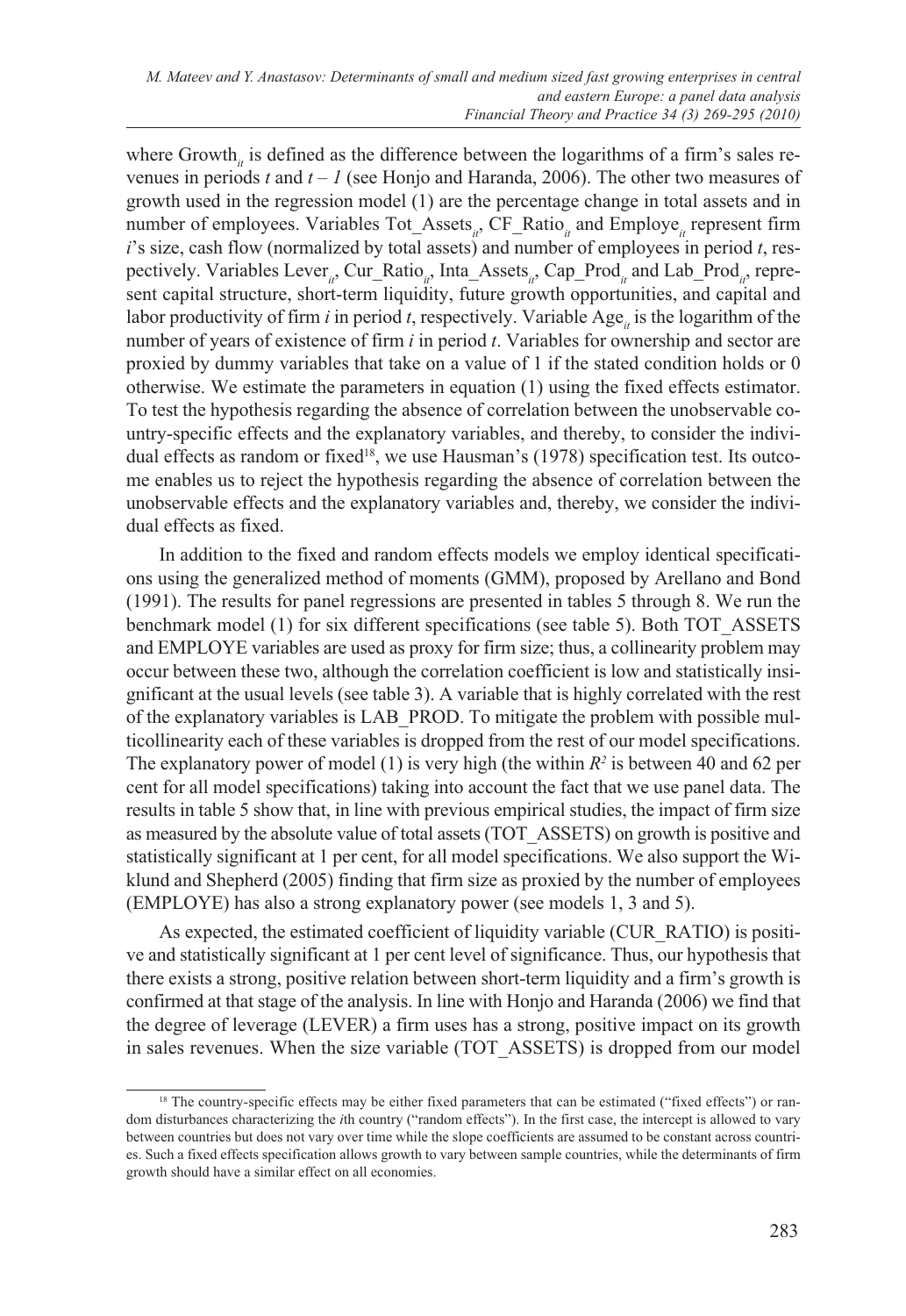the effect of firm's capital structure (as measured by debt to total assets ratio) turns out to be insignificant (see model 3). In general, our finding suggests that SMEs in transition economies rely on internal financing sources for sales growth but need access to external capital to support their assets growth (see table 6). The empirical results in table 5 show that the estimated coefficients of the growth opportunities variable (INTA\_ASSETS) are negative and strongly significant at 1 per cent, for all model specifications. This finding confirms our hypothesis that the expected impact of future growth opportunities on a firm' current growth is negative as these are investments with long-term payoffs.

The two variables (CAP\_PROD and LAB\_PROD) that proxy for a firm's production efficiency show a strong explanatory power in all model specifications. As we expected, the relation between labor productivity (output/labor) and growth is strongly positive and significant at 1 per cent (see models 1 and 3). We have to read this result with caution as the LAB\_PROD variable is significantly correlated with both sales revenues and capital productivity variables (see table 3). In relation to a firm's capability to generate internal capital Audretsch and Elston (2002) finds that small and medium sized firms appear to be more financially constrained using data on German firms, while Honjo and Haranda (2006) find no such evidence using a sample of Japanese firms.<sup>19</sup> In our study we find evidence for a strong, positive relation between a firm's cash flow and its sales growth, for all model specifications. This result provides further evidence in support of the hypothesis that internal finance has strong influence on sales growth, particularly of younger SMEs, that are more financially constrained. If it is true, more funds and support are required for the growth of younger firms (Honjo and Haranda, 2006).

When both TOT\_ASSETS and LEVER variables are dropped from model (1) the data in table 5 show that the rest of the explanatory variables are statistically significant at 1 per cent and with the expected signs, except the EMPLOYE variable (see model 6). The two dummies used as proxies for ownership and the sector a firm operates in drop from all the fixed effect specifications but seem to be statistically insignificant in other (random effects) specifications. Also, we do not find evidence in support of the hypothesis that growth in manufacturing and service SMEs in transition economies is strongly associated with the traditional firm characteristic of age.

<sup>&</sup>lt;sup>19</sup> Whereas it is not found that cash flow is significantly related to firm growth in their model, Honjo and Haranda (2006) argue that internal finance has less influence on firm growth, particularly of older SMEs that have already passed the early stages after establishment. Rather, internal finance may have more influence on the growth of younger SMEs.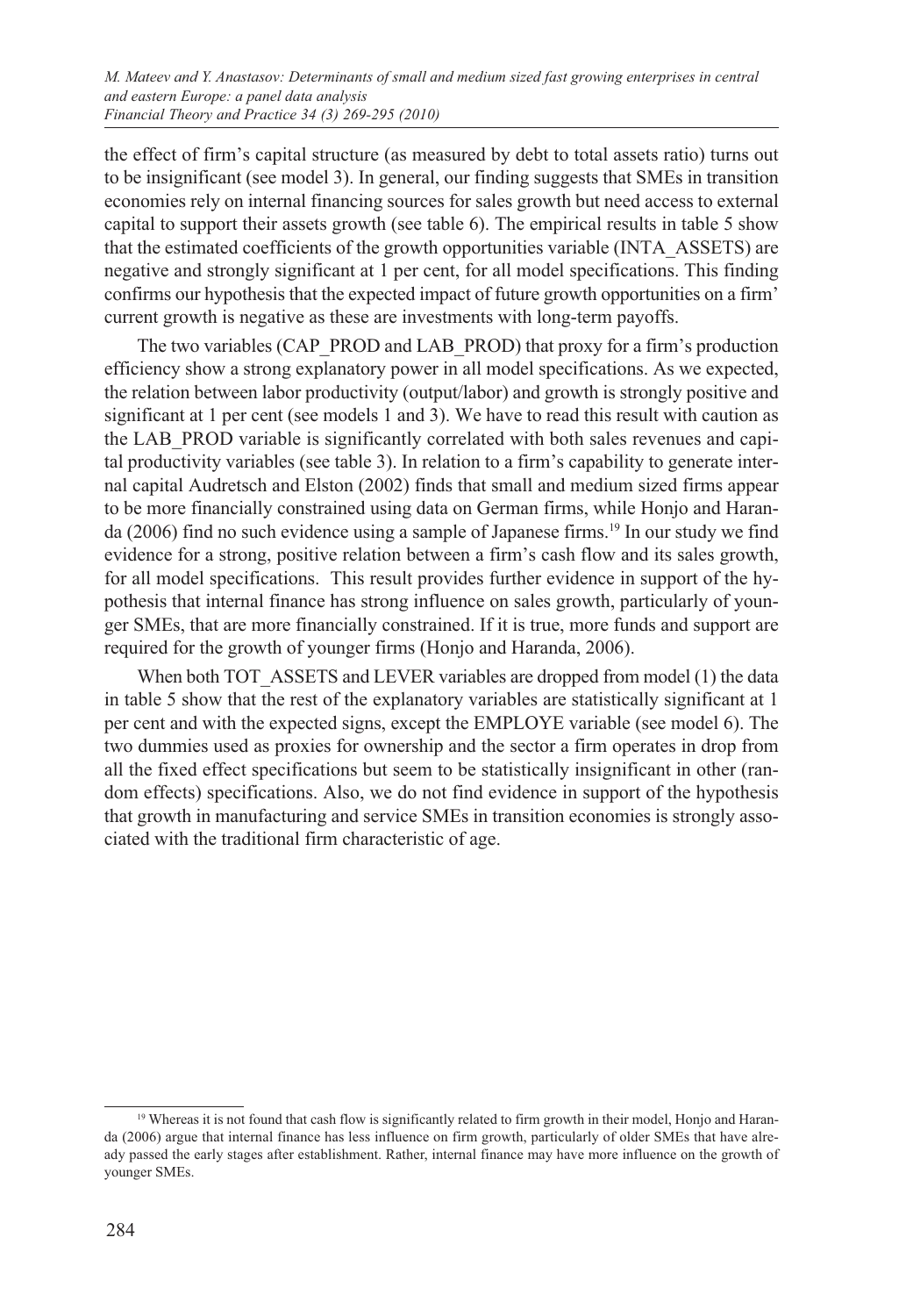| <b>Explanatory</b><br>variables             | Model 1          | Model 2          | Model 3          | Model 4          | Model 4a          | Model 5          | Model 6          | Model 6a          |
|---------------------------------------------|------------------|------------------|------------------|------------------|-------------------|------------------|------------------|-------------------|
|                                             | Fixed<br>effects | Fixed<br>effects | Fixed<br>effects | Fixed<br>effects | Random<br>effects | Fixed<br>effects | Fixed<br>effects | Random<br>effects |
| TOT_ASSETS                                  | 1.716***         | 1.795***         |                  | 1.796***         | 1.629***          |                  |                  |                   |
|                                             | (0.000)          | (0.000)          |                  | (0.000)          | (0.000)           |                  |                  |                   |
| <b>LEVER</b>                                | $0.326**$        | $0.356**$        | 0.003            | $0.352**$        | $0.285**$         |                  |                  |                   |
|                                             | (0.048)          | (0.033)          | (0.987)          | (0.034)          | (0.057)           |                  |                  |                   |
| <b>CUR RATIO</b>                            | $0.154***$       | $0.152***$       | $0.274***$       | $0.152***$       | $0.165***$        | $0.274***$       | $0.282***$       | $0.275***$        |
|                                             | (0.000)          | (0.000)          | (0.000)          | (0.000)          | (0.000)           | (0.000)          | (0.000)          | (0.000)           |
| <b>INTA ASSETS</b>                          | $-2.090***$      | $-2.131***$      | $-4.397***$      | $-2.135***$      | $-2.208***$       | $-4.397***$      | $-4.711***$      | $-4.295***$       |
|                                             | (0.000)          | (0.000)          | (0.000)          | (0.000)          | (0.000)           | (0.000)          | (0.000)          | (0.000)           |
| CAP PROD                                    | 0.001            | $0.003***$       | $0.003**$        | $0.003***$       | $0.003***$        | $0.003**$        | $0.008***$       | $0.007***$        |
|                                             | (0.222)          | (0.006)          | (0.032)          | (0.006)          | (0.002)           | (0.031)          | (0.000)          | (0.000)           |
| LAB_PROD                                    | $0.001***$       |                  | $0.002***$       |                  |                   | $0.002***$       |                  |                   |
|                                             | (0.000)          |                  | (0.000)          |                  |                   | (0.000)          |                  |                   |
| CF_RATIO                                    | $0.042***$       | $0.044***$       | $0.062***$       | $0.044***$       | $0.037***$        | $0.062***$       | $0.068***$       | $0.067***$        |
|                                             | (0.000)          | (0.000)          | (0.000)          | (0.000)          | (0.000)           | (0.000)          | (0.000)          | (0.000)           |
| <b>EMPLOYE</b>                              | $0.210**$        | 0.043            | $0.411***$       |                  |                   | $0.411***$       | 0.045            | 0.041             |
|                                             | (0.053)          | (0.666)          | (0.002)          |                  |                   | (0.002)          | (0.656)          | (0.647)           |
| AGE                                         | (dropped)        | (dropped)        | (dropped)        |                  |                   | (dropped)        |                  |                   |
|                                             |                  |                  |                  |                  |                   |                  |                  |                   |
| <b>SECTOR</b>                               | (dropped)        | (dropped)        | (dropped)        |                  |                   | (dropped)        |                  |                   |
|                                             |                  |                  |                  |                  |                   |                  |                  |                   |
| <b>OWNER</b>                                | (dropped)        | (dropped)        | (dropped)        |                  |                   | (dropped)        |                  |                   |
|                                             |                  |                  |                  |                  |                   |                  |                  |                   |
| $R$ -squared (within)                       | 0.6225           | 0.6136           | 0.4369           | 0.6135           | 0.6127            | 0.4369           | 0.4010           | 0.4006            |
| Number of<br>observations                   | 1,999            | 1,999            | 1,999            | 1,999            | 1,999             | 1,999            | 1,999            | 1,999             |
| $P$ -value for<br>Hausman test <sup>5</sup> |                  |                  |                  |                  | 0.0000            |                  |                  | 0.0018            |

*Table 5: Operating revenues panel regressions (2001-2005), total sample<sup>1, 2, 3, 4, 5*</sup>

*1 Model 1 – general model; Model 2 – excluding LAB\_PROD variable; Model 3 – excluding TOT\_ ASSETS variable; Model 4 – excluding LAB\_PROD and EMPLOYE variables; Model 5 – excluding TOT\_ASSETS and LEVER variables; Model 6 – excluding TOT\_ASSETS, LEVER and LAB\_PROD variables. Models 4a and 6a – Random effects.*

*2 All variables except dummies and ratios are in logs.*

*3 \*, \*\*, and \*\*\* represent significance at 10, 5, and 1 per cent, respectively. All regressions include source country dummies to control for source country effects.*

*4 P-values in brackets.*

*5 The null hypothesis for the Hausman test is that the difference in coefficients between fixed effects and random effects specifications is not systematic. Thus a small p-value (<0.05) suggests the rejection of the random effects specification.*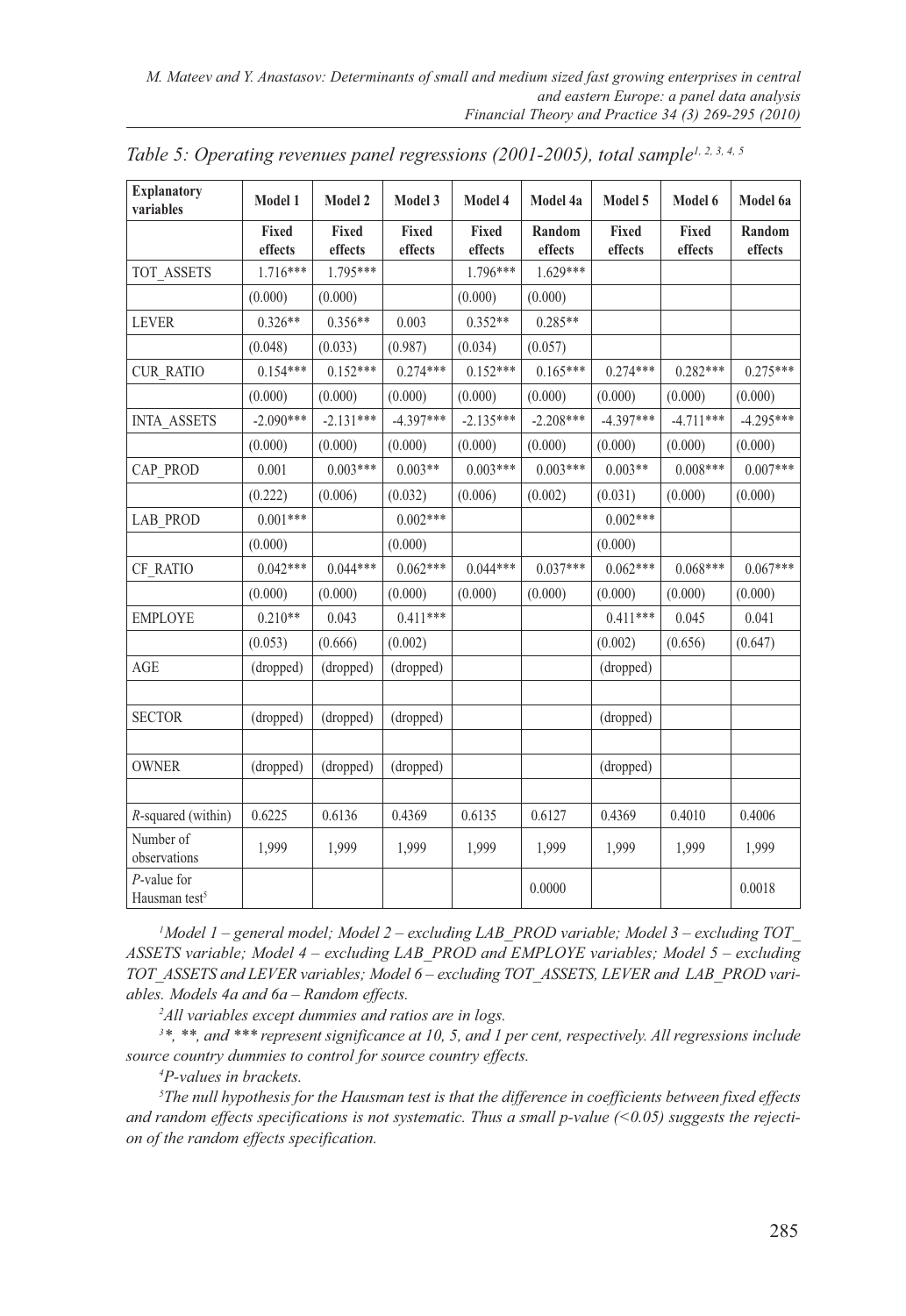| <b>Explanatory</b><br>variables             | Model 1          | Model 2          | Model 3          | Model 4          | Model 4a          | Model 5          | Model 6          | Model 6a          |
|---------------------------------------------|------------------|------------------|------------------|------------------|-------------------|------------------|------------------|-------------------|
|                                             | Fixed<br>effects | Fixed<br>effects | Fixed<br>effects | Fixed<br>effects | Random<br>effects | Fixed<br>effects | Fixed<br>effects | Random<br>effects |
| OP_REVEN                                    | $0.192***$       | $0.197***$       |                  | $0.197***$       | $0.190***$        |                  |                  |                   |
|                                             | (0.000)          | (0.000)          |                  | (0.000)          | (0.000)           |                  |                  |                   |
| <b>LEVER</b>                                | $0.189***$       | $0.186***$       | $0.208***$       | $0.187***$       | $0.155***$        | $0.200***$       | $0.206***$       | $0.170***$        |
|                                             | (0.001)          | (0.001)          | (0.003)          | (0.001)          | (0.002)           | (0.005)          | (0.004)          | (0.008)           |
| <b>CUR RATIO</b>                            | $0.017***$       | $0.016***$       | $0.082***$       | $0.016***$       | $0.015***$        | $0.085***$       | $0.085***$       | $0.080***$        |
|                                             | (0.001)          | (0.002)          | (0.000)          | (0.002)          | (0.002)           | (0.000)          | (0.000)          | (0.000)           |
| <b>INTA ASSETS</b>                          | $-0.499***$      | $-0.500***$      | $-1.341***$      | $-0.501***$      | $-0.459***$       | $-1.420***$      | $-1.428***$      | $-1.281***$       |
|                                             | (0.000)          | (0.000)          | (0.000)          | (0.000)          | (0.000)           | (0.000)          | (0.000)          | (0.000)           |
| CAP PROD                                    | 0.001            | $0.001*$         | $0.001**$        | $0.001*$         | $0.001**$         | $0.002***$       | $0.002***$       | $0.003***$        |
|                                             | (0.351)          | (0.079)          | (0.021)          | (0.080)          | (0.016)           | (0.000)          | (0.000)          | (0.000)           |
| <b>LAB PROD</b>                             | $0.001***$       |                  | $0.001***$       |                  |                   |                  |                  |                   |
|                                             | (0.002)          |                  | (0.000)          |                  |                   |                  |                  |                   |
| CF RATIO                                    | $-0.049***$      | $-0.049***$      | $-0.072***$      | $-0.049***$      | $-0.051***$       | $-0.075***$      | $-0.075***$      | $-0.075***$       |
|                                             | (0.000)          | (0.000)          | (0.000)          | (0.000)          | (0.000)           | (0.000)          | (0.000)          | (0.000)           |
| <b>EMPLOYE</b>                              | 0.038            | $-0.007$         | $0.089*$         |                  |                   | $-0.061$         |                  |                   |
|                                             | (0.291)          | (0.832)          | (0.057)          |                  |                   | (0.162)          |                  |                   |
| AGE                                         | (dropped)        | (dropped)        | (dropped)        |                  |                   | (dropped)        |                  |                   |
|                                             |                  |                  |                  |                  |                   |                  |                  |                   |
| <b>SECTOR</b>                               | (dropped)        | (dropped)        | (dropped)        |                  |                   | (dropped)        |                  |                   |
|                                             |                  |                  |                  |                  |                   |                  |                  |                   |
| <b>OWNER</b>                                | (dropped)        | (dropped)        | (dropped)        |                  |                   | (dropped)        |                  |                   |
|                                             |                  |                  |                  |                  |                   |                  |                  |                   |
| R-squared (overall)                         | 0.6514           | 0.6490           | 0.5417           | 0.6490           | 0.6483            | 0.5214           | 0.5208           | 0.5208            |
| Number of<br>observations                   | 1,999            | 1,999            | 2,059            | 1,999            | 1,999             | 2,059            | 2,059            | 2,059             |
| $P$ -value for<br>Hausman test <sup>5</sup> |                  |                  |                  |                  | 0.0002            |                  |                  | 0.0001            |

*Table 6: Total assets panel regressions (2001-2005), total sample1, 2, 3, 4, 5*

*1 Model 1 – general model; Model 2 – excluding LAB\_PROD variable; Model 3 – excluding OP\_ REVEN variable; Model 4 – excluding LAB\_PROD and EMPLOYE variables; Model 5 – excluding OP\_REVEN and LAB\_PROD variables; Model 6 – excluding OP\_REVEN, LAB\_PROD and EMPLOYE variables. Models 4a and 6a – Random effects.*

*2 All variables, expect dummies and ratios are in logs.*

*3 \*, \*\*, and \*\*\* represent significance at 10, 5, and 1 per cent, respectively. All regressions include source country dummies to control for source country effects.*

*4 P-values in brackets.*

*5 The null hypothesis for the Hausman test is that the difference in coefficients between fixed effects and random effects specifications is not systematic. Thus a small p-value (<0.05) suggests the rejection of the random effects specification.*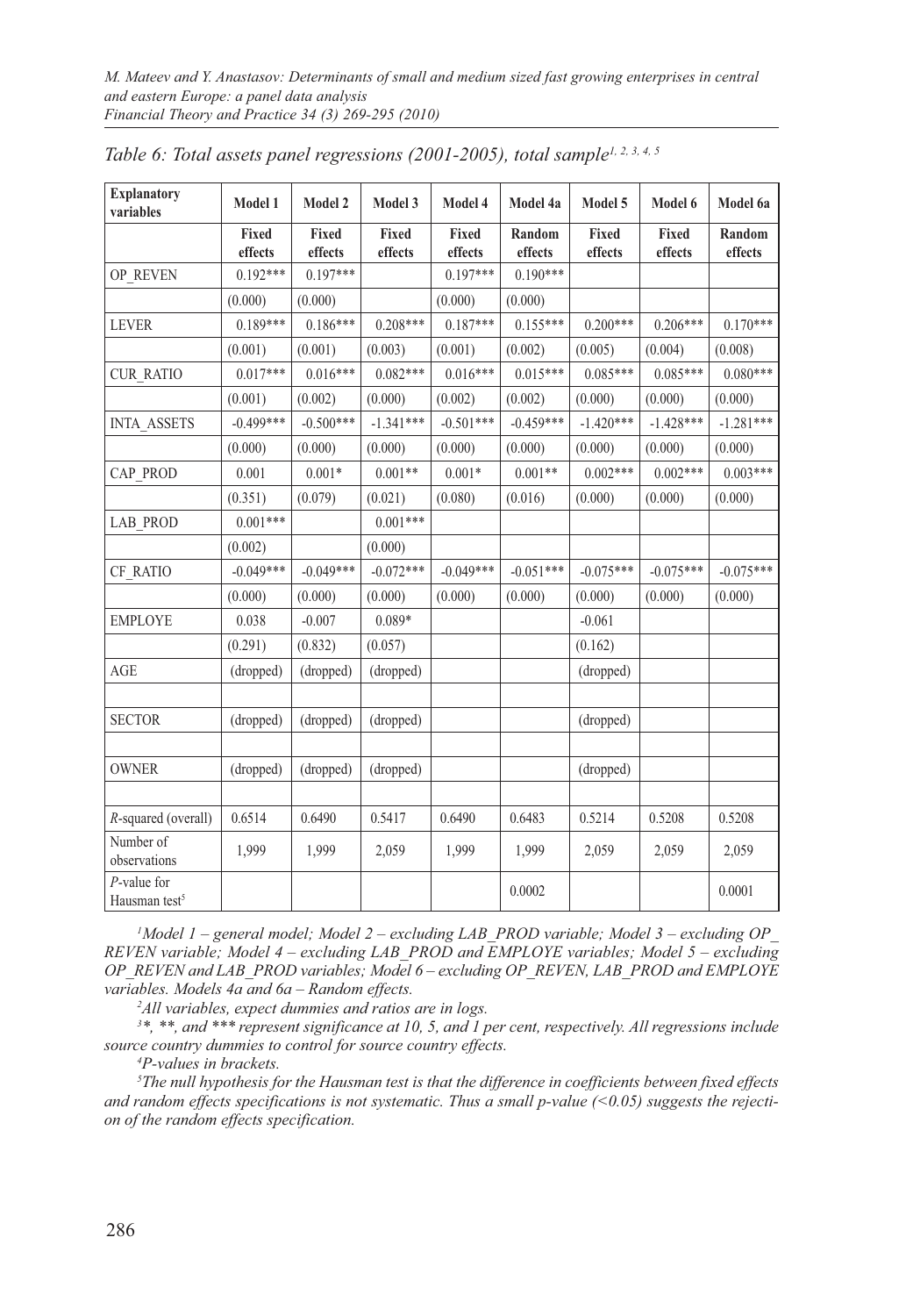To account for unobservable country-specific effects in our model we run also random effects specification (see models 4a and 6a). The random effects specification would allow us to estimate the impact of time-invariant variables on growth and actually provide more efficient estimates if the country-specific effects are not correlated with the other explanatory variables. The Hausman test shows that we have to reject the random effects specifications (*p*-value is less than 0.05 in both cases). Thereby, we consider the individual effects as fixed. In order to check the model variables for stationary we use Fisher test for panel unit root based on an augmented Dickey-Fuller test. The goal is to show that the variables in the model we use are time invariant, i.e. there is no dependence of their values on the time trend. The *P*-values of the Fisher tests show that all the variables are independent of time and we can conclude that the panel data is stationary.

Next, we run our model specifications using growth in firm's total assets as dependant variable and sales revenues as explanatory variable.<sup>20</sup> The results are shown in table 6. Whereas it is not found that size variable (EMPLOYE) is significantly related to firm growth, it is obvious that a firm capacity to generate capital internally (as measured by its cash flow ratio) plays an important role in explaining the growth in its assets; the estimated coefficients of CF\_RATIO variable are negative and strongly significant at 1 per cent, for all model specifications. This result is, at least, to some extent, supported by the fact that the relation between a firm's growth in assets and the degree of leverage it uses is strongly positive, which confirms our hypothesis that faster growing SMEs in transition economies rely more on external financing sources to support their growth in assets than on internally generated funds. Again, the effect of short-term liquidity (CUR\_RATIO) on firm growth is very strong and positive, for all model specifications. Both CAP\_PROD and LAB\_PROD variables show a positive, statistically significant effect, in all model specifications, but this result should be treated with caution because of possible multicollinearity between the two variables. In general, we may conclude that improved factor productivity is associated with larger growth in firm assets. The other two variables (OP\_ REVEN and INTA\_ASSETS) have the expected signs and are statistically significant at the usual level of 1 and 5 per cent, for all model specifications. Again, the data in table 6 show that ownership, age and the sector a firm operates in have no explanatory power in our model. The Hausman test (see models 4a and 6a) shows that we have to reject the random effects specifications (*p*-value is less than 0.05 in both cases). Thereby, we consider the individual effects as fixed.

In previous models we have observed and corrected for a correlation between residuals of order one. Yet, this does not exclude the possibility of a higher order correlation, which would be evidence of some dynamic relationship between the variables in the model. For that purpose, we need a linear dynamic panel-data model that includes lag of the dependent variable as explanatory variable and that contains unobserved panel-level effects, fixed or random. The generalized method of moments (GMM) is a suitable choice for that kind of models, which yields consistent estimators. GMM is a generalization of the

<sup>&</sup>lt;sup>20</sup> We run the same model specifications using growth in number of employees as dependant variable but the panel regressions yield unsatisfactory results – most of the variables in model (1) show no explanatory power in this case. Thus, we are unable to support or reject the findings of previous empirical studies that traditional firm characteristics may well explain firm growth when size is proxied by the number of firm employees.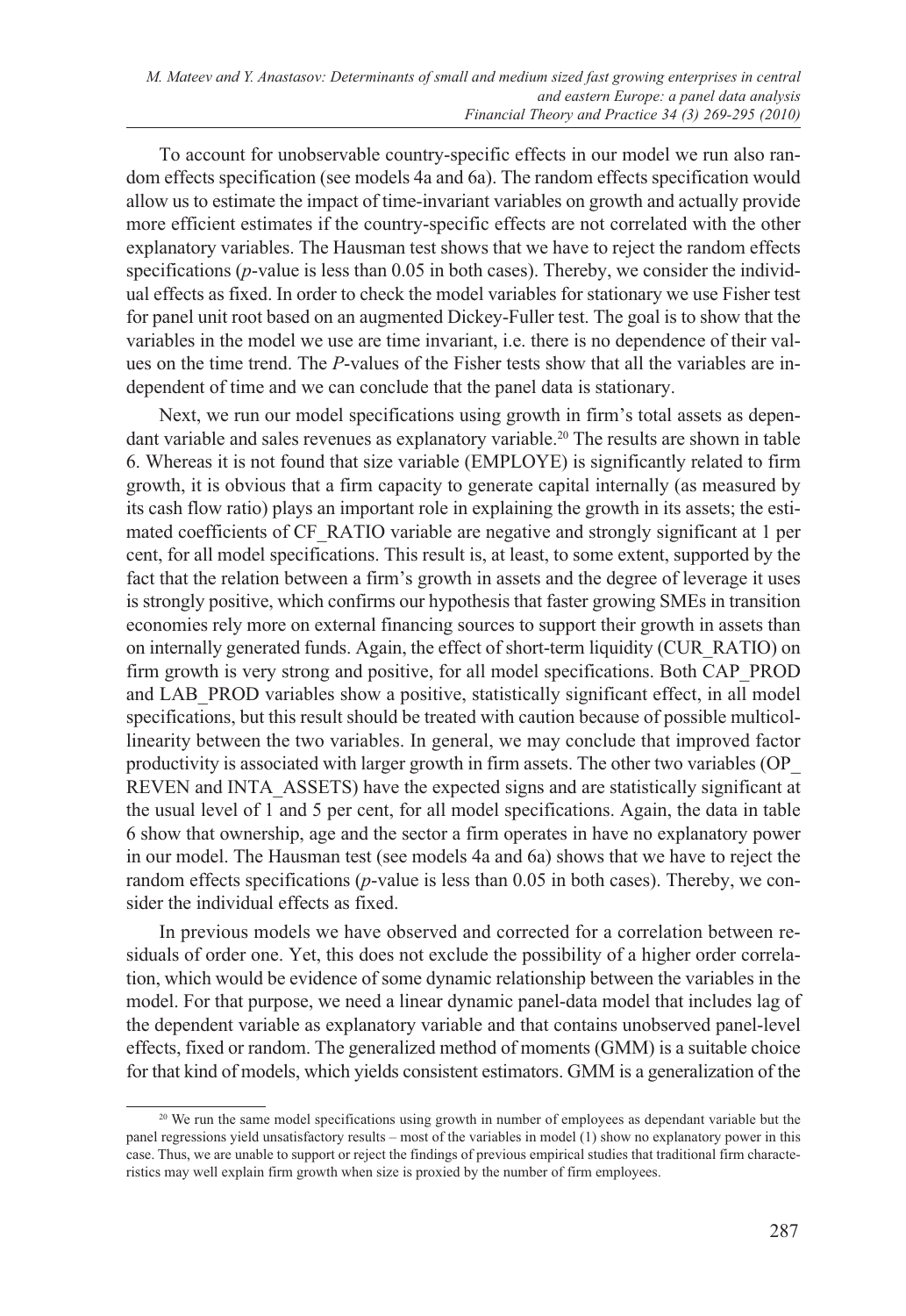classical method of moments<sup>21</sup>. Given the observations we have on our variables GMM helps us to find estimates for the model coefficients such that the expected values from the sample are satisfied as closely as possible. We employ one-step GMM estimator regression to our model specifications.

The results are presented in tables 7 and 8. As expected, the time-lagged value of the dependant variable (OP\_REVEN) is negative and statistically significant for all model specifications. The data in table 7 show that leverage (as measured by that ratio of total debt to total assets) has no significant effect on a firm's growth in sales; the estimated coefficients of the LEVER variable are positive and statistically insignificant for all model specifications. This result doesn't support the findings of some recent empirical studies that SMEs rely on internally generated funds for assets growth but need access to external capital to support their growth in sales (see Honjo and Haranda, 2006). Internally generated funds (as measured by cash flow ratio) show a strong, positive correlation with firm growth (see models 1 through 7). This result supports our hypothesis that firms with large cash flows will grow faster. Contrary to our expectations, short-term liquidity is found to have a significant but negative impact on growth in sales revenues. When the size variable (TOT\_ASSETS) is dropped from model (1) because of possible multicollinearity with other variables, this effect becomes even stronger (all estimated coefficients except for model 4 are statistically significant at 1 per cent). Thus, we have to reject the hypothesis that firms with more growth opportunities will keep higher liquidity levels and thus will face less severe financing constraints.

Both TOT\_ASSETS and EMPLOYE variables show strong explanatory power in all model specifications. The estimated results are consistent with those of recent empirical studies (see e.g., Wiklund and Shepherd, 2005) that show a positive relationship between firm growth and size (as measured by its total assets or number of employees). As expected, productivity factors (as proxied by CAP\_PROD and LAB\_PROD variables) demonstrate strong explanatory power in all model specifications. Again, we have to read this result with caution as LAB\_PROD variable is significantly correlated with both sales revenues and capital productivity (see table 3).

The only two variables that seem to have no significant effect on firm growth are intangible assets as proxy for future growth opportunities, and age. The coefficients of the AGE variable are positive but statistically insignificant in all model specifications. This result does not support our hypothesis that younger firms are more likely to grow faster than older ones but it seems logical as we do not have start-ups or firms younger than five years old, included in the sample. The two dummies used as proxies for ownership and the sector a firm operates seem to be insignificant determinants of SME growth. Thus, we cannot provide evidence in support of the hypothesis that growth in manufacturing and service SMEs in transition economies is strongly associated with these two firm-specific characteristics. The results of the Arellano-Bond and Sargan tests (shown at the bottom of the table) confirm that all models are well specified.

<sup>&</sup>lt;sup>21</sup> Generalized method of moments (GMM) is based on Arellano and Bond (1991)'s one-step robust estimates. The presence of first-order autocorrelation in the differenced errors does not imply that the estimates are inconsistent, but the presence of second-order autocorrelation would imply that the estimates are inconsistent.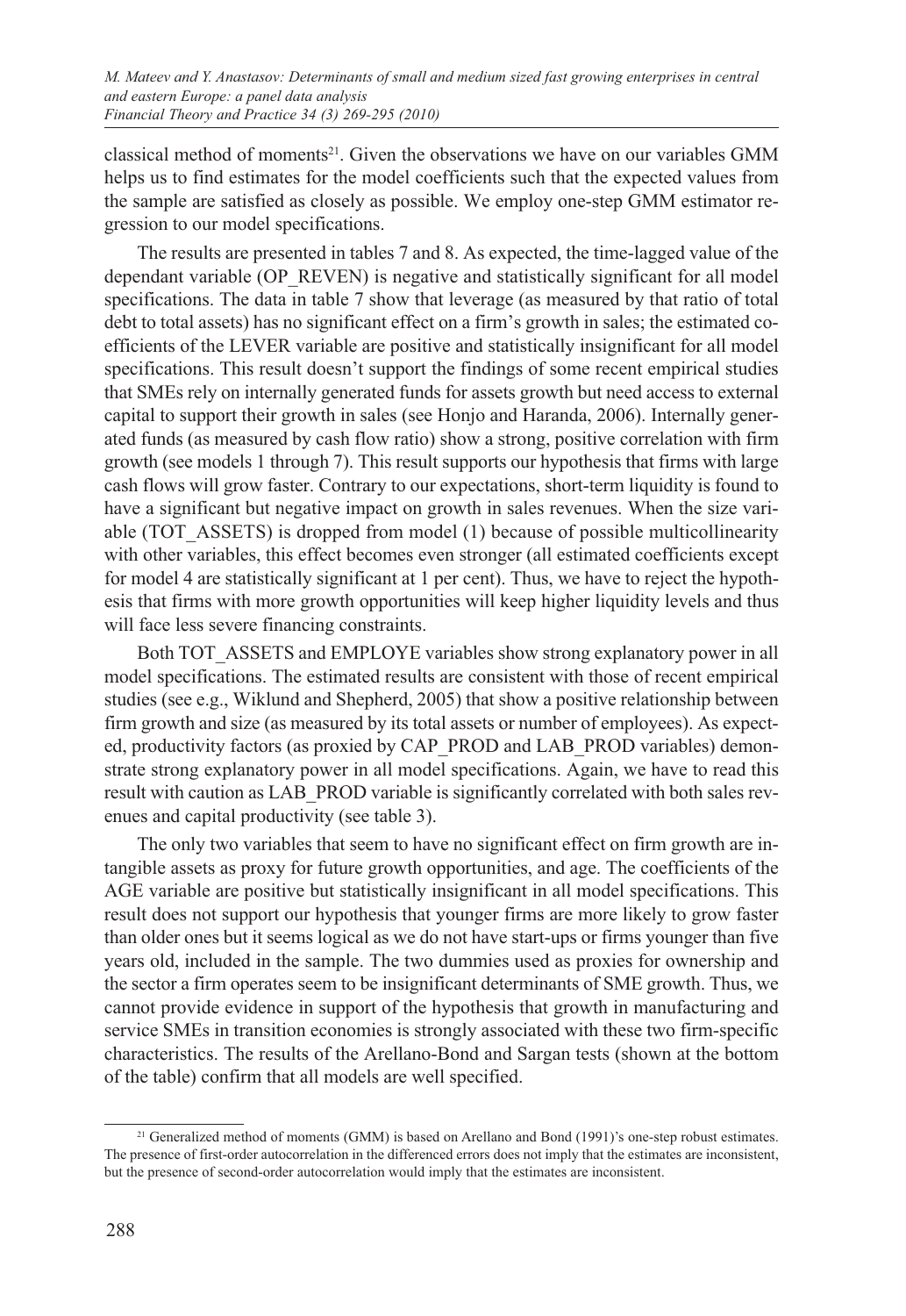| <b>Explanatory variables</b>       | Model 1     | Model 2     | Model 3     | Model 4     | Model 5     | Model 6     | Model 7     |
|------------------------------------|-------------|-------------|-------------|-------------|-------------|-------------|-------------|
| OP REVEN (lagged)                  | $-0.017***$ | $-0.018***$ | $-0.021***$ | $-0.017***$ | $-0.023***$ | $-0.023***$ | $-0.023***$ |
|                                    | (0.002)     | (0.000)     | (0.000)     | (0.000)     | (0.000)     | (0.000)     | (0.000)     |
| TOT ASSETS                         | $0.295***$  | $0.294***$  |             | $0.429***$  |             |             |             |
|                                    | (0.000)     | (0.000)     |             | (0.000)     |             |             |             |
| <b>LEVER</b>                       | 0.023       | 0.021       | $-0.049$    | 0.009       |             |             |             |
|                                    | (0.702)     | (0.726)     | (0.441)     | (0.896)     |             |             |             |
| <b>CUR RATIO</b>                   | $-0.011*$   | $-0.011*$   | $-0.021***$ | $-0.008$    | $-0.021***$ | $-0.022***$ | $-0.021***$ |
|                                    | (0.097)     | (0.098)     | (0.003)     | (0.310)     | (0.003)     | (0.008)     | (0.009)     |
| <b>INTA ASSETS</b>                 | 0.349       | 0.346       | 0.349       | 0.449       | 0.342       | 0.458       |             |
|                                    | (0.255)     | (0.257)     | (0.268)     | (0.208)     | (0.275)     | (0.219)     |             |
| CAP PROD                           | $0.001**$   | $0.001**$   | $0.001*$    | $0.003*$    | $0.001**$   | $0.003***$  | $0.003***$  |
|                                    | (0.016)     | (0.015)     | (0.067)     | (0.000)     | (0.054)     | (0.000)     | (0.000)     |
| LAB_PROD                           | $0.001***$  | $0.001***$  | $0.001***$  |             | $0.001***$  |             |             |
|                                    | (0.000)     | (0.000)     | (0.000)     |             | (0.000)     |             |             |
| CF RATIO                           | $0.901***$  | $0.899***$  | $0.846***$  | $1.142***$  | $0.849***$  | 1.095***    | $1.080***$  |
|                                    | (0.000)     | (0.000)     | (0.000)     | (0.000)     | (0.000)     | (0.000)     | (0.000)     |
| <b>EMPLOYE</b>                     | $0.406***$  | $0.404***$  | $0.432***$  | $0.189***$  | $0.430***$  | $0.201***$  | $0.201***$  |
|                                    | (0.000)     | (0.000)     | (0.000)     | (0.000)     | (0.000)     | (0.000)     | (0.000)     |
| AGE                                | 0.003       |             | 0.004       |             |             |             |             |
|                                    | (0.755)     |             | (0.652)     |             |             |             |             |
| <b>SECTOR</b>                      | (dropped)   |             | (dropped)   |             |             |             |             |
|                                    |             |             |             |             |             |             |             |
| <b>OWNER</b>                       | (dropped)   |             | (dropped)   |             |             |             |             |
|                                    |             |             |             |             |             |             |             |
|                                    |             |             |             |             |             |             |             |
| Number of<br>observations          | 1,011       | 1,011       | 1,011       | 1,011       | 1,011       | 1,011       | 1,011       |
| Arellano-Bond test<br>- $Prob > z$ |             | 0.0370      |             | 0.0672      | 0.0221      | 0.0612      | 0.0604      |
| Sargan test -<br>Prob $> \chi^2$   |             | 0.6690      |             | 0.5046      | 0.8568      | 0.6612      | 0.6689      |

*Table 7: Operating revenues GMM panel regressions (2001-2005), total sample1, 2, 3, 4, 5, 6*

*1 Model 1 – general model; Model 2 – excluding AGE variable; Model 3 – excluding TOT\_ASSETS variable; Model 4 – excluding AGE and LAB\_PROD variables; Model 5 – excluding TOT\_ASSETS and LEVER variables; Model 6 – excluding LAB\_PROD variable; and Model 7 – excluding INTA\_ASSETS variable.*

*2 All variables except dummies and ratios are in logs.*

*3 \*, \*\*, and \*\*\* represent significance at 10, 5, and 1 per cent, respectively. All regressions include source country dummies to control for source country effects.*

*4 P-values in brackets.*

*5 For Arellano-Bond test Ho is: no autocorrelation. Rejecting the null hypothesis (p-value <0.05) of no serial correlation at order one in the first-differenced errors does not imply that the model is misspecified. Rejecting the null hypothesis at higher orders implies that the moment conditions are not valid. 6*

*For Sargan test Ho is: overidentifying restrictions are valid. If p-value >0.05, we confirm the null hypothesis that the overidentifying restrictions are valid. Rejecting the null hypothesis implies that we need to reconsider our model or our instruments.*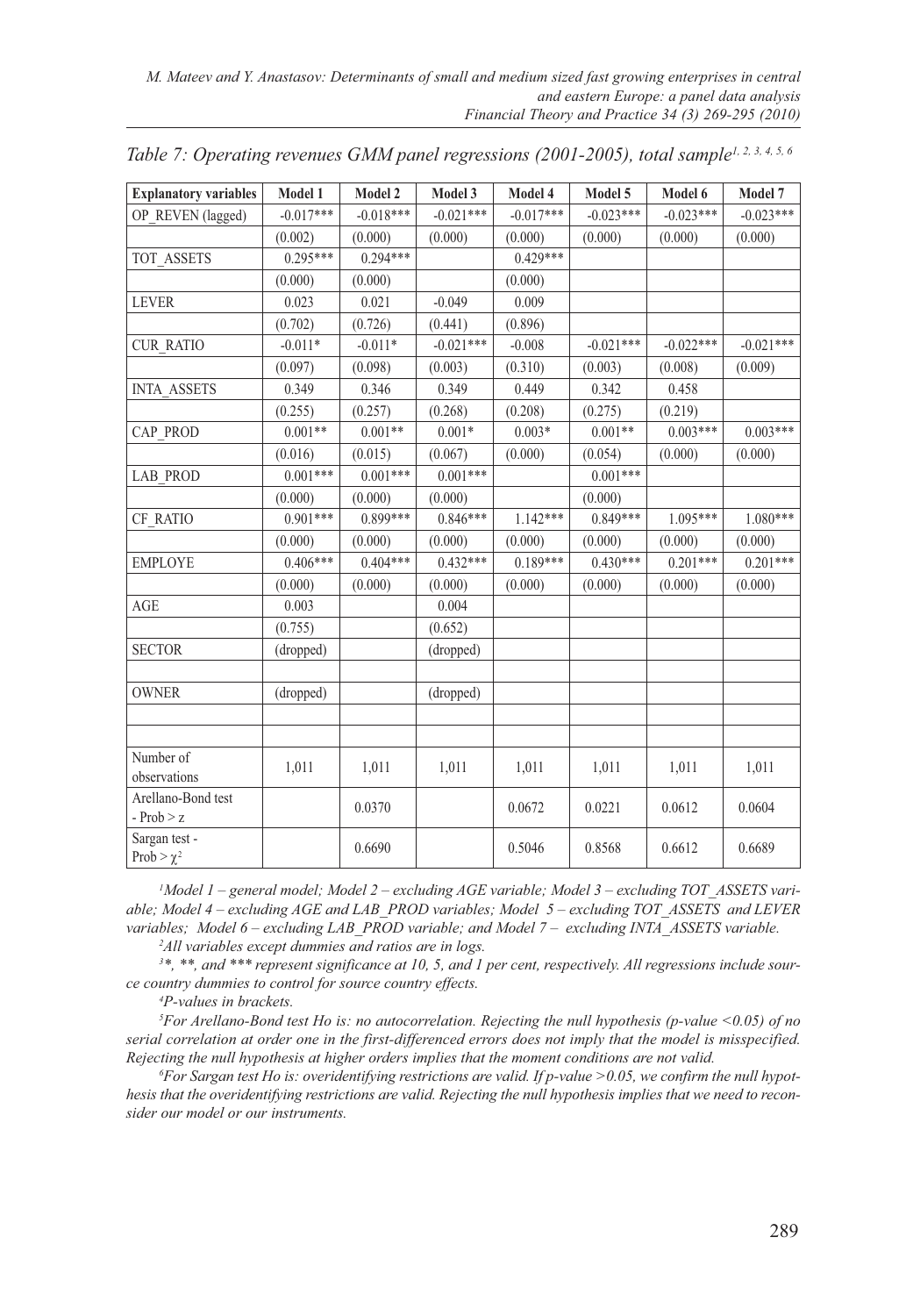| <b>Explanatory</b><br>variables    | Model 1     | Model 2     | Model 3     | Model 4     | Model 5     | Model 6     | Model 7     | Model 8     |
|------------------------------------|-------------|-------------|-------------|-------------|-------------|-------------|-------------|-------------|
| TOT ASSETS<br>(lagged)             | $-0.038***$ | $-0.043***$ | $-0.037***$ | $-0.043***$ | $-0.048***$ | $-0.048***$ | $-0.047***$ | $-0.046***$ |
|                                    | (0.000)     | (0.000)     | (0.000)     | (0.000)     | (0.000)     | (0.000)     | (0.000)     | (0.000)     |
| OP REVEN                           | $0.203***$  | $0.199***$  |             | $0.219***$  |             |             |             |             |
|                                    | (0.000)     | (0.000)     |             | (0.000)     |             |             |             |             |
| <b>LEVER</b>                       | 0.076       | 0.076       | $0.098**$   | 0.075       | $0.092*$    | $0.097*$    | $0.091*$    | $0.093*$    |
|                                    | (0.115)     | (0.112)     | (0.051)     | (0.116)     | (0.060)     | (0.054)     | (0.069)     | (0.065)     |
| <b>CUR RATIO</b>                   | $-0.030***$ | $-0.030***$ | $-0.034***$ | $-0.029***$ | $-0.034***$ | $-0.035***$ | $-0.035***$ | $-0.035***$ |
|                                    | (0.000)     | (0.000)     | (0.000)     | (0.000)     | (0.000)     | (0.000)     | (0.000)     | (0.000)     |
| <b>INTA ASSETS</b>                 | $-0.064$    | $-0.060$    | 0.001       | $-0.062$    | $-0.006$    | 0.032       | 0.021       |             |
|                                    | (0.808)     | (0.819)     | (0.994)     | (0.813)     | (0.980)     | (0.908)     | (0.937)     |             |
| CAP PROD                           | $0.001***$  | $0.001***$  | $0.001**$   | $0.001***$  | $0.001**$   | $-0.000$    |             |             |
|                                    | (0.003)     | (0.003)     | (0.017)     | (0.006)     | (0.015)     | (0.377)     |             |             |
| <b>LAB PROD</b>                    | 0.000       | 0.000       | $0.001***$  |             | $0.001***$  |             |             |             |
|                                    | (0.198)     | (0.181)     | (0.000)     |             | (0.000)     |             |             |             |
| CF RATIO                           | $-0.342***$ | $-0.339***$ | $-.177**$   | $-0.342***$ | $-0.177**$  | $-0.108$    | $-0.114*$   | $-0.117*$   |
|                                    | (0.000)     | (0.000)     | (0.013)     | (0.000)     | (0.013)     | (0.132)     | (0.101)     | (0.100)     |
| <b>EMPLOYE</b>                     | $-0.010$    | $-0.011$    | $0.085***$  | $-0.031$    | $0.079***$  | 0.017       | 0.016       | 0.016       |
|                                    | (0.718)     | (0.701)     | (0.002)     | (0.213)     | (0.004)     | (0.496)     | (0.524)     | (0.520)     |
| AGE                                | 0.004       |             | 0.011       |             |             |             |             |             |
|                                    | (0.530)     |             | (0.117)     |             |             |             |             |             |
| <b>SECTOR</b>                      | (dropped)   |             | (dropped)   |             |             |             |             |             |
|                                    |             |             |             |             |             |             |             |             |
| <b>OWNER</b>                       | (dropped)   |             | (dropped)   |             |             |             |             |             |
|                                    |             |             |             |             |             |             |             |             |
| Number of<br>observations          | 1,097       | 1,097       | 1,097       | 1,097       | 1,097       | 1,097       | 1,097       | 1,011       |
| Arellano-Bond<br>test - $Prob > z$ |             | 0.0000      |             | 0.0000      | 0.0000      | 0.0000      | 0.0000      | 0.0000      |
| Sargan test -<br>Prob > $\chi^2$   |             | 0.0225      |             | 0.0214      | 0.0491      | 0.0548      | 0.0658      | 0.0619      |

|  | Table 8: Total assets GMM panel regressions (2001-2005), total sample <sup>1, 2, 3, 4, 5, 6</sup> |
|--|---------------------------------------------------------------------------------------------------|
|--|---------------------------------------------------------------------------------------------------|

*1 Model 1 – general model; Model 2 – excluding AGE variable; Model 3 – excluding TOT\_ASSETS variable; Model 4 – excluding AGE and LAB\_PROD variables; Model 5 – excluding TOT\_ASSETS and LEVER variables; Model 6 – excluding LAB\_PROD variable; and Model 7 – excluding INTA\_ASSETS variable. 2 All variables, expect dummies and ratios are in logs.*

*3 \*, \*\*, and \*\*\* represent significance at 10, 5, and 1 per cent, respectively. All regressions include source country dummies to control for source country effects.*

*4 P-values in brackets.*

*5 For Arellano-Bond test Ho is: no autocorrelation. Rejecting the null hypothesis (p-value <0.05) of no serial correlation at order one in the first-differenced errors does not imply that the model is misspecified. Rejecting the null hypothesis at higher orders implies that the moment conditions are not valid. 6*

*For Sargan test Ho is: overidentifying restrictions are valid. If p-value >0.05, we confirm the null hypothesis that the overidentifying restrictions are valid. Rejecting the null hypothesis implies that we need to reconsider our model or our instruments.*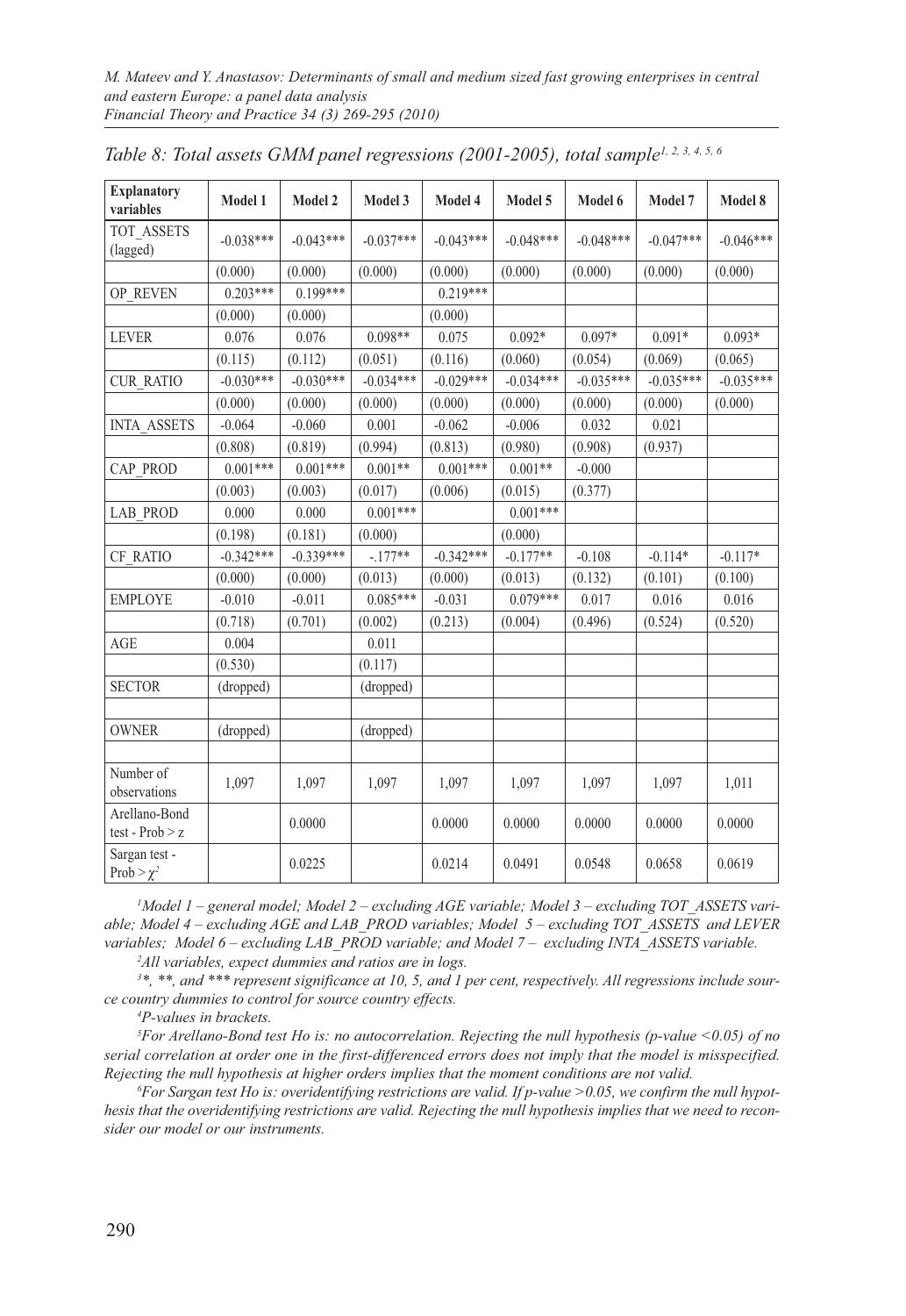When total assets are used as dependant variable in our regression analysis we obtain similar results to those in table 6. Most of the firm-specific variables are statistically significant at 1 per cent and have the expected signs. The relation between a firm's degree of leverage and it growth is weak (all estimated coefficients of LEVER variable are marginally significant at 10 per cent and positive), which result is almost consistent with our hypothesis that SMEs in transition economies use predominantly external sources to support their growth in assets. When we analyze the effect of short-term liquidity on firm assets growth, the results reported in table 8 suggest that firms with better investment opportunities will choose to maintain lower liquidity in order to support their current growth. The data in table 8 support the notion that a firm's capability to generate capital internally (as measured by its cash flow ratio) plays an important role in explaining its growth; there is a strong but negative relation between INT\_ASSETS variable and firm growth. This result supposes that SMEs in transition economies may rely less on internal capital to support the growth in their assets, especially in older firms that are less financially constrained. Although the EMPLOYE variable shows a statistically significant impact on firm growth (see models 3 and 5) this result should be treated with caution as there is a high degree of collinearity between it and the LAB\_PROD variable (see table 3). When the latter is dropped from the rest of our model specifications, the EMPLOYE variable becomes statistically insignificant. Contrary to previous research AGE is found to have no significant effect on firm growth. The time-lagged value of dependant variable (TOT\_ ASSETS) is negative and statistically significant for all model specifications. The results of the Arellano-Bond and Sargan tests (shown at the bottom of the table) confirm that all model specifications (expect 2 and 4) are well specified.

# **4 Conclusion**

This paper investigated the impact of firm-specific characteristics (age, size, internal finance, capital structure, growth opportunities, liquidity and factor productivity) on the growth of small and medium-sized enterprises. Using a panel data analysis for a set of 560 fast-growing SMEs in central and eastern Europe, we find that a firm's growth is related not only to the traditional determinant of size but also to other specific characteristics associated with its financial structure and productivity. In line with previous research, we find that firm size as measured by its total assets tends to increase sales revenues. At the same time, the growth in the number of employees in these firms shows a marginal impact on their growth in assets. Further, we find that the relation between future growth opportunities as proxied by the share of intangible assets in a firm's total assets and its growth is week (or even negative for some model specifications); this result can be explained by the fact that SMEs invest in RandD and other intangible assets but their impact on current growth is negligible as these are investments with no immediate but long term payoffs. Another important finding is that SMEs in transition economies rely predominantly on internally generated funds to support their sales growth but need access to external capital to support growth in their assets. Thus, we may conclude that firms with large cash flows will grow faster.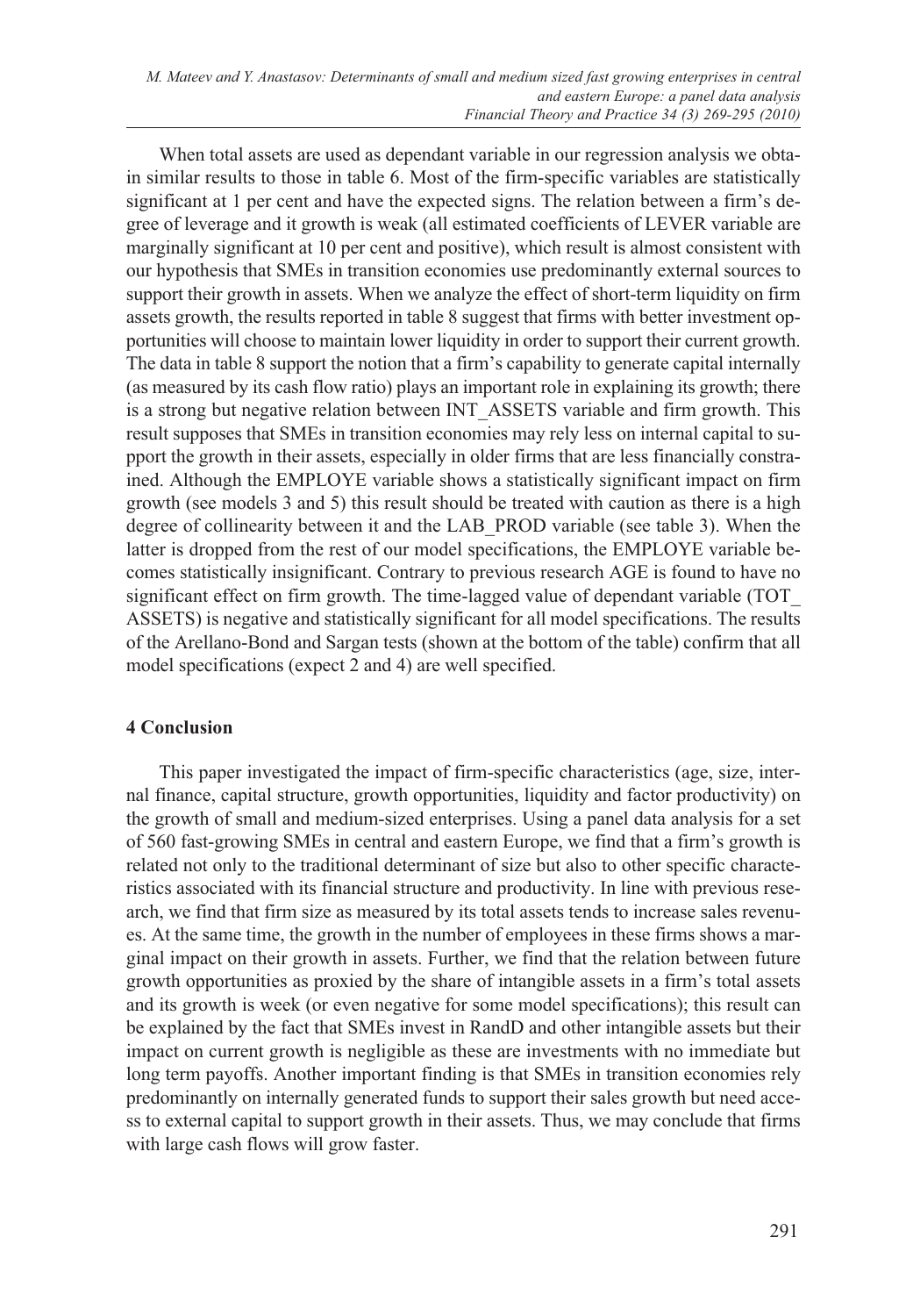Contrary to our expectations, short-term liquidity is found to have a negative impact on growth in both sales revenues and assets. This finding suggests that firms with better investment opportunities will choose to maintain lower liquidity in order to support their current growth. The empirical results show that both capital and labor productivity are positively related to firm growth (both in sales and assets). This means that improved factor productivity will generate larger growth in these firms. In contrast to some previous empirical studies we find that age (that is, the number of years a firm exists as a business entity) and the sector a firm operates in (in our case, manufacturing or services) have no significant impact on firm growth. Also, we find no evidence that ownership (that is, whether a firm is publicly-traded or privately-held) is strongly associated with firm growth.

Our results are relevant for policy makers and firm managers of SMEs in transition economies. The evidence shows that small- and medium-sized firms in these countries still rely on internally generated sources to support their growth and find it very difficult to obtain external finance. Thus, the governments in transition economies need to pay increased attention to small- and medium-sized enterprises and try to create an environment that will be beneficial for SME development. Further, a better understanding of how firm-specific characteristics impact local firms' growth can help managers engage in more efficient decisions related to their capital structure in order to lower the cost of capital. Increasing the capital and labor productivity and investing more funds in research and development (or making a more efficient use of them) will help SMEs in transition economies improve their competitiveness on the EU market and thus, enhance their growth potential.

Unfortunately, the research does have some limitations. The most notable one is related to the lack of complete data for some proxy variables (e.g., short- and long-term debt) or variables that provide information for the educational background and international experience of SME managers. These variables are not included in the analysis. In addition, the empirical results are derived from a sample of transition economies, which includes a limited number of countries from central and eastern Europe. The study will improve if more SMEs with full data record from different CEE countries are included in the sample as firm characteristics vary from country to country. In order to address the other limitations discussed in the introductory part of the paper we need to introduce a control group (slower-growing firms in this case) and also run the analysis separately for each country in the sample. The analysis will benefit if the smallest (micro) and youngest (less than 5 years of existence) firms are included in the dataset in order to examine whether the impact of the identified determinants of growth differ between the different groups of SMEs. We may also investigate the effect of different macroeconomic variables (such as GDP per capita, inflation and tax rates) known to be relevant growth determinants or use time dummies instead of macro variables. This will improve our future research.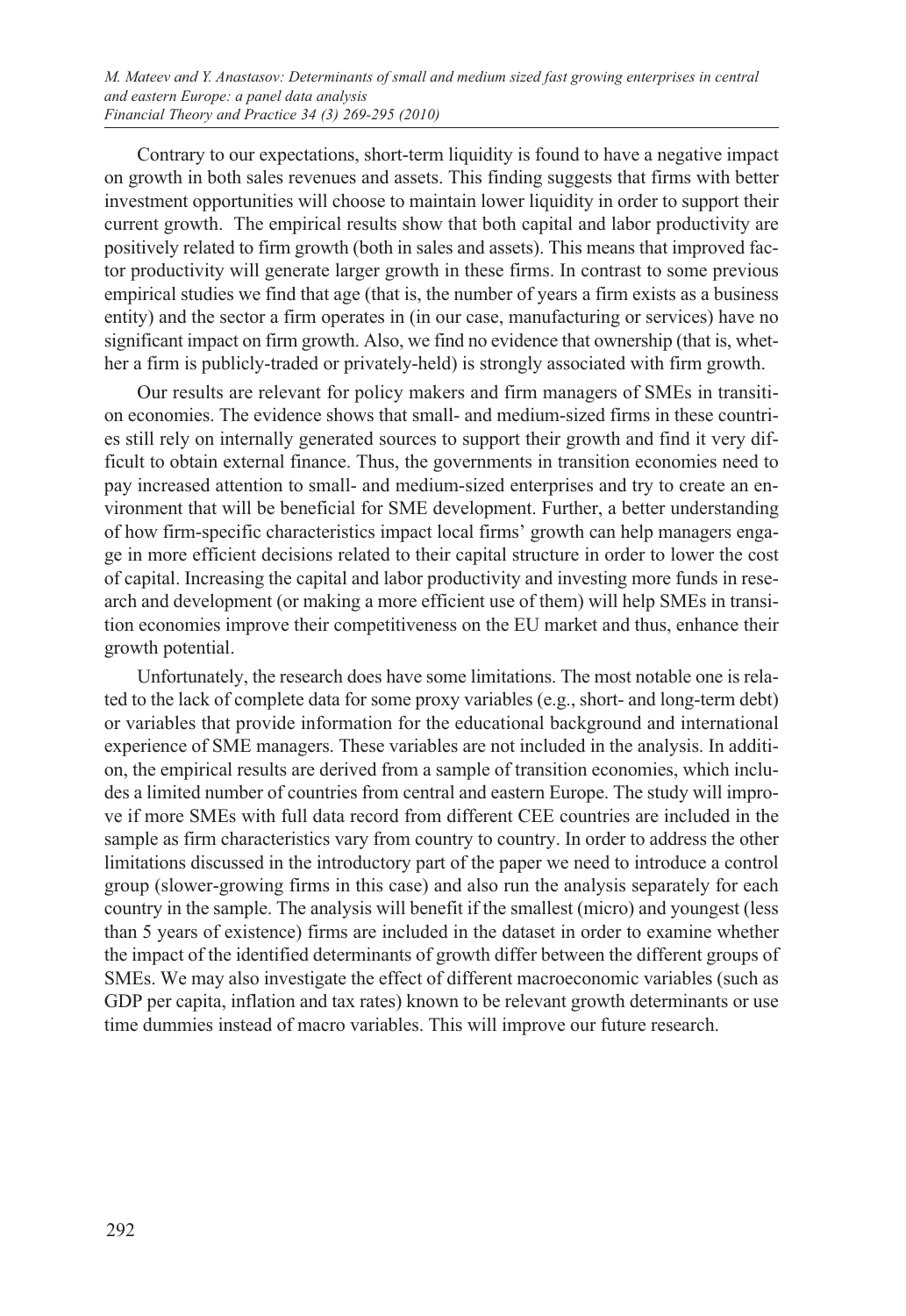# LITERATURE

**Arellano, M. and Bond, S., 1991.** "Some tests of specification for panel data: Monte Carlo evidence and an application to employment equations". *Review of Economic Studies*, 58 (2), 277-297.

**Audretsch, D. B. and Elston J. A., 2002.** "Does firm size matter? Evidence on the impact of liquidity constraints on firm investment behavior in Germany". *International Journal of Industrial Organization*, 20 (1), 1-17.

**Ayyagari, M., Beck, T. and Demirgüç-Kunt, A., 2007.** "Small and medium enterprises across the globe". *Small Business Economics*, 29 (4), 415-434.

**Becchetti, L. and Trovato, G., 2002.** "The determinants of growth for small and medium sized firms: the role of the availability of external finance". *Small Business Economics,* 19 (4), 291-306.

**Beck, T., Demirgüç-Kunt, A. and Maksimovic, V., 2005.** "Financial and legal constraints to growth: does firm size matter?" *The Journal of Finance*, 50 (1), 137-177.

**Beck, T., Demirgüç-Kunt, A. and Levine, R., 2005. "**SMEs, growth, and poverty: cross-country evidence". *Journal of Economic Growth*, 10 (3), 199-229.

**Berger, A., Rosen, R. and Udell, G., 2007.** "Does market size structure affect competition? The case of small business lending". *Journal of Banking and Finance*, 31 (1), 11-33.

**Cagliano, R. K. and Spina, G., 2002.** "A comparison of practice-performance models between small Manufacturers and subcontractors". *International Journal of Operations and Production Management*, 22 (12), 1367-1388.

**Carpenter, R. E. and Petersen, B. C., 2002.** "Is the growth of small firms constrained by internal finance?" *Review of Economics and Statistics*, 84 (2), 298-309.

**Davidsson, P. and Wiklund, J., 2000.** "Conceptual and empirical challenges in the study of firm growth" in: D. Sexton and H. Landström, eds. *The Blackwell handbook of entrepreneurship*. Oxford: Blackwell, 26-44.

**Elston, J. A., 2002.** "An examination of the relationship between firm size, growth and liquidity in the Neuer Market". *Discussion Paper,* No 15. Frankfurt am Main: Economic Research Center, Deutsche Bundesbank.

**Evans, D. S., 1987.** "The relationship between firm growth, size and age: estimates for 100 manufacturing industries". *The Journal of Industrial Economics*, 35 (4), 567-581.

**Fazzari S. M., Hubbard, R. G. and Petersen, B. C., 1988.** "Financing constraints and corporate investment". *Brookings Papers of Economic Activity*, (1), 141-195.

**Freel, M. S. and Robson, P. J. A., 2004.** "Small firm innovation, growth and performance". *International Small Business Journal*, 22 (6), 561-575.

**Hall, G., Hutchinson, P. and Michaelas, N., 2000.** "Industry Effects on the Determinants of Unquoted SMEs' Capital Structure". *International Journal of the Economics of Business*, 7 (3), 297-312.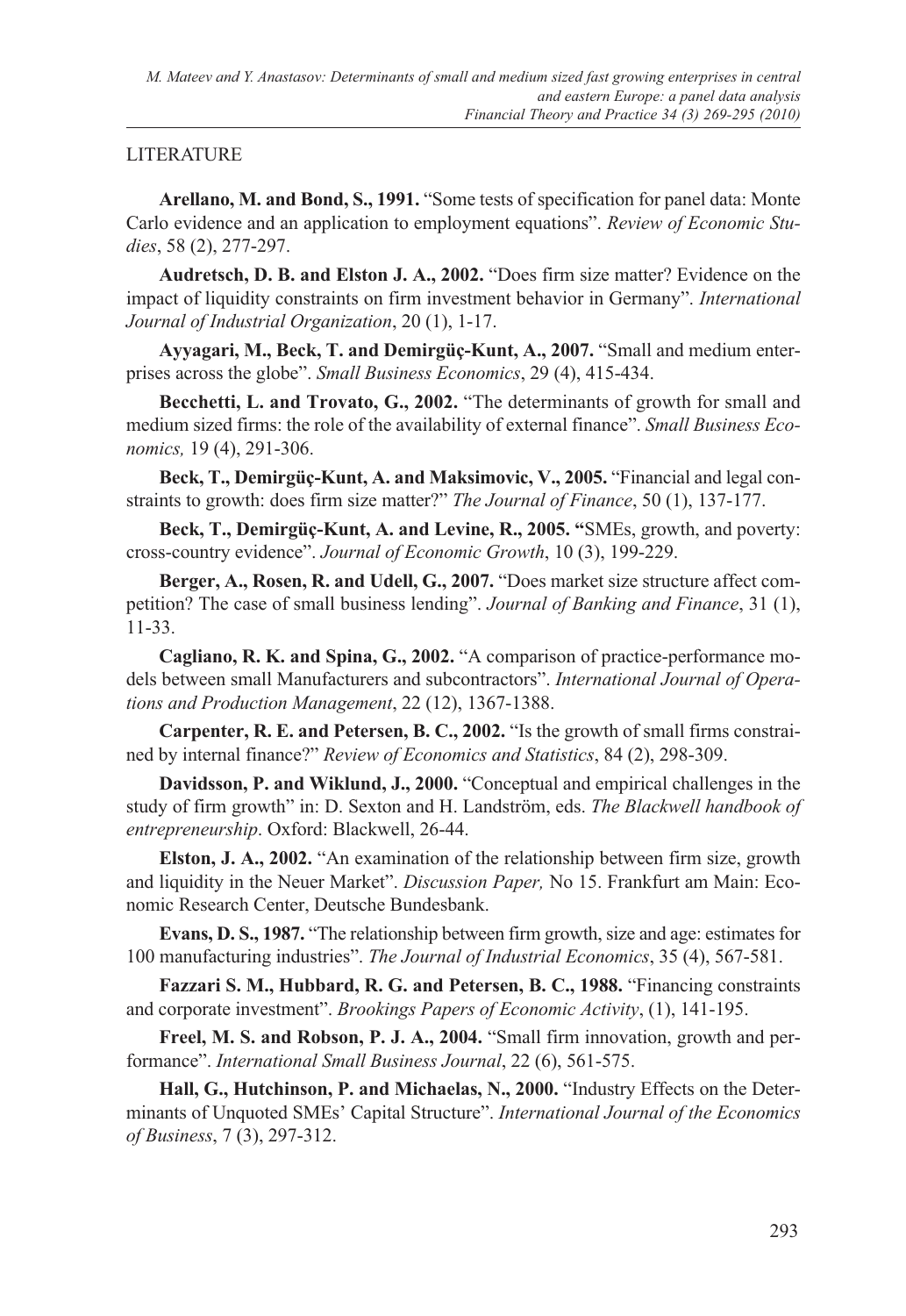**Hall, G., Hutchinson, P. and Michaelas, N., 2006.** *East and West: differences in SME capital structure between former Soviet-bloc and non Soviet-bloc European countries*. Proceeding of a conference on the international comparisons in the financing of SMEs, Warwick Business School, The United Kingdom, 4-5 April.

**Hausman, J. A., 1978.** "Specification tests in econometrics". *Econometrica*, 46, 1251-1271.

**Hernández-Cánovas, G. and Koëter-Kant, J., 2008.** "Debt maturity and relationship lending: an analysis of European SMEs". *International Small Business Journal*, 26 (5), 595-617.

**Heshmati, A. 2001.** "On the growth of micro and small firms: evidence from Sweden". *Small Business Economics,* 17 (3), 213-228.

**Honjo, Y. and Harada, N., 2006.** "SME policy, financial structure and firm growth: evidence from Japan". *Small Business Economies*, 27 (4), 289-300.

**Garcıa-Teruel, P. J. and Martınez-Solano, P., 2008.** "On the determinants of SME cash holdings: evidence from Spain". *Journal of Business Finance and Accounting,* 35 (1) and (2), 127-149.

**Kotey, B. and Folker, C., 2007.** "Employee training in SMEs: effect of size and firm type - family and nonfamily". *Journal of Small Business Management*, 45 (2), 214-238.

**Lesáková, L., 2009.** "Innovations in small and medium enterprises in Slovakia". *Acta Polytechnica Hungarica*, 6 (3), 23-34.

**Lumpkin, G. T. and Dess, G. G., 1996.** "Clarifying the entrepreneurial orientation construct and linking it to performance". *Academy of Management Review*, 21 (1), 135- 172.

**Lumpkin, G. T. and Dess, G. G., 2001.** "Linking two dimensions of entrepreneurial orientation to firm performance: The moderating role of environment and industry life cycle". *Journal of Business Venturing*, 16 (5), 429-451.

**Markovics, K., 2005.** "Competitiveness of domestic small and medium enterprises in the European Union". *European Integration Studies*, 1, 13-24.

**Miller, D., 1988.** "Relating Porter's business strategies to environment and structure: analysis and performance implications". *Academy of Management Journal*, 31 (2), 280-308.

**Moreno, A. M. and Casillas, J. C., 2008.** "Entrepreneurial orientation and growth of SMEs: a causal model". *Entrepreneurship Theory and Practice*, 32 (3), 507-528.

**Morone, P. and Testa, G., 2008.** "Firms' growth, size and innovation – an investigation into the Italian manufacturing sector". *Economics of Innovation and New Technology*, 17 (4), 311-329.

**Myers, S. C. and Majluf, N. S., 1984.** "Corporate financing and investment decisions when firms have information that investors do not have". *Journal of Financial Economics,* 13 (2), 187-221.

**OECD, 2009.** *The impact of the global crisis on SME and entrepreneurship financing and policy responses*. Paris: Centre for Entrepreneurship, SMEs and Local Development : OECD.